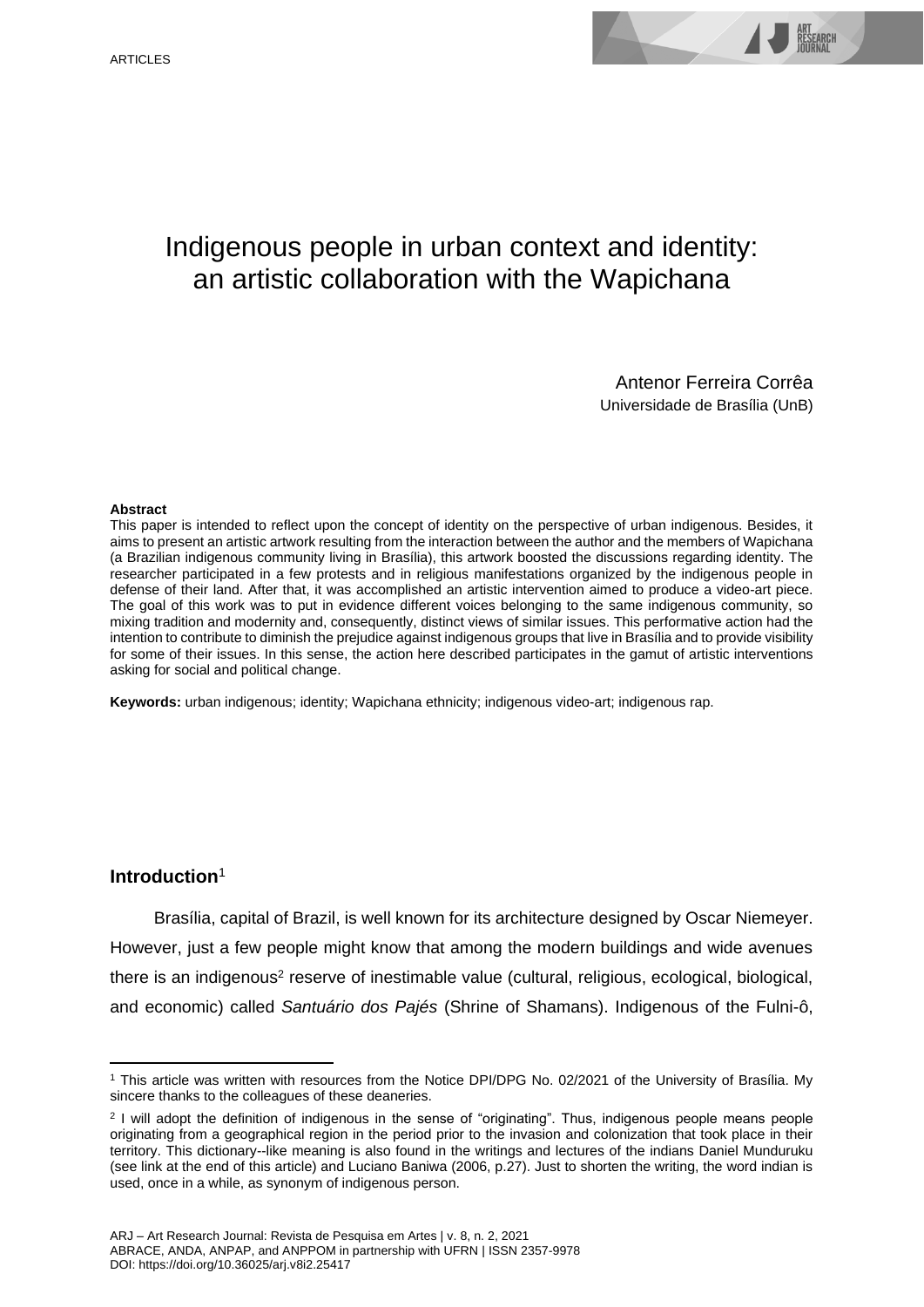Cariri Xocó and Wapichana ethnic groups have lived in this area since before the construction of Brasilia, that was inaugurated in April 21<sup>st</sup>, 1960. There are no historical primary sources about the native peoples of this region that came to constitute the Federal District. However, it is understood that:

> the indigenous occupation of the site began in 1957, when indigenous people of the Fulni-ô ethnic group, from Águas Belas-PE, traveled to Brasília to work as workers in the construction of the capital and took refuge in the woods of the cerrado to dedicate themselves to sacred worship and ancestral religious manifestations<sup>3</sup>

Due to real estate speculation leveraged by powerful construction companies, associated with corrupt government officials and judges, this indigenous reserve is in danger of becoming concrete. Judicial disputes have been fought since at least 2008, when the federal government declared itself as the owner of this land and sold it to construction companies to build a new residential neighbourhood called *Setor Noroeste* (Northwest Sector). Nevertheless, the indigenous people contest the validity of the land ownership by the government, as they have a 1980 document proving that they bought 4 bushels (about 112.000 square meters) of land and, thus, they are the legal owners of the area where the reserve is located. Figure 1 shows that a huge part of this area is already completely taken by buildings, remaining a small green part where some tribes are still living. In favour of the indigenous, the federal prosecutor Felipe Fritz Braga, one of the few who understand the preservation of the *Santuário dos Pajés* is crucial to ensure the Fulni-ô Tapuya's surviving in the area, claims the existence of "an anthropological report used in an [old] suit [where one can] found evidence that indigenous tribes have been living in the area since 1956, during the construction process of Brasília<sup>4</sup>". In this case, the very existence of several lawsuits throughout the years works as evidence of the land ownership by the indigenous.

<sup>3</sup> Source: [http://mapadeconflitos.ensp.fiocruz.br/conflito/df-indigenas-lutam-por-permanencia-e-recognition-de](http://mapadeconflitos.ensp.fiocruz.br/conflito/df-indigenas-lutam-por-permanencia-e-recognition-de-santuario-e-territorio-tradicional/#sintese)[santuario-e-territorio-tradicional/#sintese.](http://mapadeconflitos.ensp.fiocruz.br/conflito/df-indigenas-lutam-por-permanencia-e-recognition-de-santuario-e-territorio-tradicional/#sintese) This site (in Portuguese) presents important information about the conflicts waged by the indigenous populations to guarantee the possession of their lands in several states of Brazil. It also presents a history of the appropriation process of the Santuário dos Pagés, which is being analyzed here, as well as documentary sources (journalistic, legal and academic) about this territorial dispute.

<sup>4</sup> Report published in February 13, 2018 by the online newspaper Voice of America (VOA). Available at: [https://www.voanews.com/americas/land-fight-simmers-over-brasilias-shrine-shamans.](https://www.voanews.com/americas/land-fight-simmers-over-brasilias-shrine-shamans)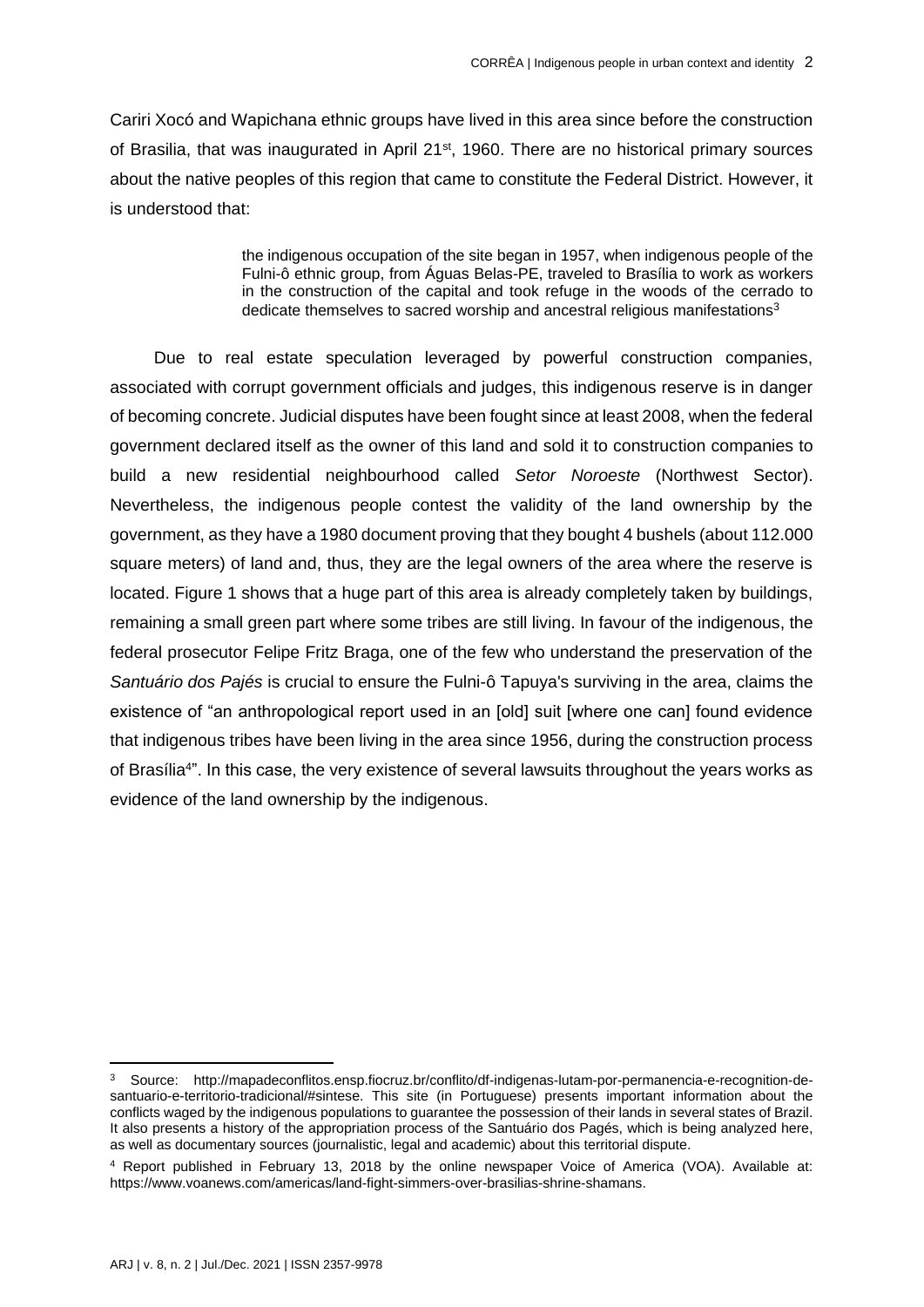

Figure 1: Northwest Sector in Brasília (Brazil). A small green upper left) still remain among the buildings that dominate the former indigenous reserve.

The population of Brasília, when called upon to speak out on the subject ends up forgetting the legal aspects and giving their opinion based on prejudice. For example, one of the most common reiterated phrases is that the indigenous people who live in this reserve are no longer true indigenous, since they live in an urban area with all the amenities of the white culture, such as cars, cell phones, computers, televisions, etc. Therefore, they are subjected to government determinations (even if these adjudications are not fair). The indigenous, for their part, understand that although they live in a metropolitan site, they have not lost their ethnic roots, consequently, they are legal heirs of the land. This opposition posits an interesting problem regarding one's identity. Who decides if an indigenous living in urban area is (or no longer is) an indigenous? The justice, the white population or the own indigenous?

The expropriation of indigenous lands is not a new issue in Brazil or even in other countries. However, the increase in invasions of indigenous lands, deforestation and ethnocides in various parts of Brazil is evident since Jair Bolsonaro assumed the presidency<sup>5</sup>.

<sup>5</sup> To mention at least one source to support this assertion, see satellite photos showing the record devastation of the Amazon rainforest caused by illegal mining with the collusion of the federal government (news published and accessed on September 30, 2021): [https://www.nature.com/articles/d41586-021-02644](https://www.nature.com/articles/d41586-021-02644-x?utm_source=Nature+Briefing&utm_campaign=bfba6d0862-briefing-dy-20211001&utm_medium=email&utm_term=0_c9dfd39373-bfba6d0862-46675706) [x?utm\\_source=Nature+Briefing&utm\\_campaign=bfba6d0862-briefing-dy-](https://www.nature.com/articles/d41586-021-02644-x?utm_source=Nature+Briefing&utm_campaign=bfba6d0862-briefing-dy-20211001&utm_medium=email&utm_term=0_c9dfd39373-bfba6d0862-46675706)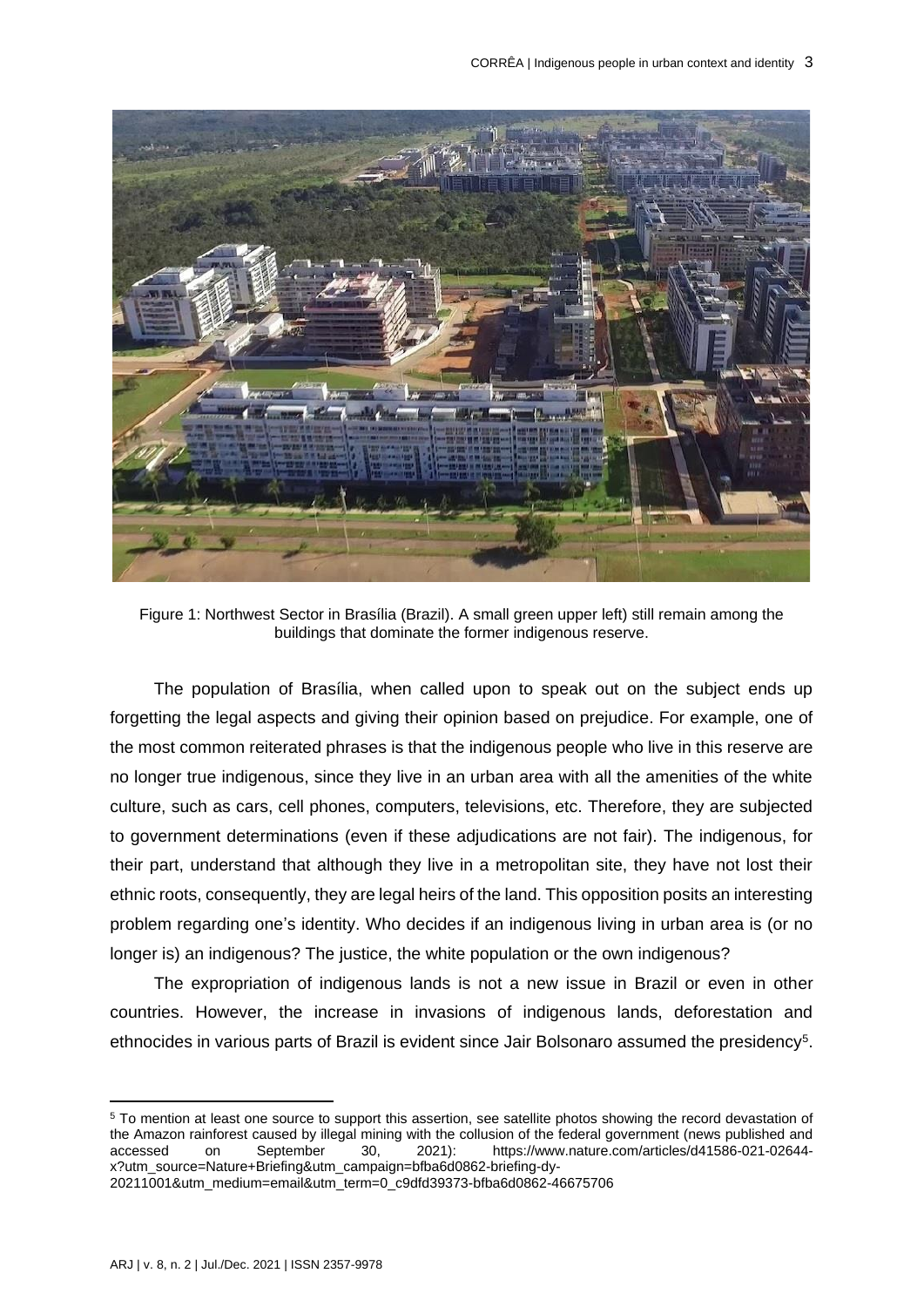Since the first Portuguese arrived in the country, indigenous lands were taken and considered as State property. In addition, there are a huge amount of non-indigenous people named landless whose lands were invaded by rich individual or companies. These landless people in general live in settlements and face similar problems to the indigenous, since all of them are fighting for this very basic human right that is the right to a piece of land where them can work and ensure their survival. The mention of this contact point between indigenous and landless peoples regarding disputes of both groups against the government will be retake ahead when consider the concepts of transculturation and acculturation, since both involve power relations.

Alongside the question of land ownership, whether due to absence of sites for cultivation or the lack of other fundamental citizens' rights, such as health and education, some indigenous people were forced to live in the cities. This changing has provoked, in medium run and mainly for the younger generations, a crisis of ethnic identity.

Concerned with this serious problem of the misappropriation of indigenous lands in Brazil, in the following I intend to reflect on the ways indigenous have found to not only making the people aware, but also to sensitize them towards their problems. The concepts of acculturation and transculturation (Ortiz, 2002) are used as a basis to reflect about the transformation occurred with urbanized indigenous or those indigenous pushed to live in urban areas. Indigenous people living in the city have easy access to health and education systems, and many of them graduate and occupy the same jobs as whites. Nevertheless, they remain victims of prejudice and discrimination. The situation is complex, as it involves questions of identity, citizenship and occupation of public space. This condition was righteously explained by Carolyn Stephens: "while urbanization can provide major opportunities for indigenous wellbeing and organization, the city can also be a challenging, alienating and frightening experience, particularly for migrants, threatening their identity in the process" (2015, p.55). Stephens uses Michael Dodson words to remind us that "removed from the land, we are literally removed from ourselves." (idem, p.55).

Having in mind the complexity of the situation so far described, In the following I will consider some aspects regarding this subject to provide a better ground for comprehending an artistic intervention resulting of an interaction accomplished with some members of the indigenous community who live in the *Santuário dos Pajés*. Instead of a research-action or a traditional ethnography, the aim of this cooperation was to provide them with an opportunity to express themselves artistically. We understand that through art, other senses can be boosted, and people can be moved aesthetically. I'd like to add that this text is one of the results of a broader project that comprises a series of actions to enable interaction between researchers and indigenous communities in an urban context.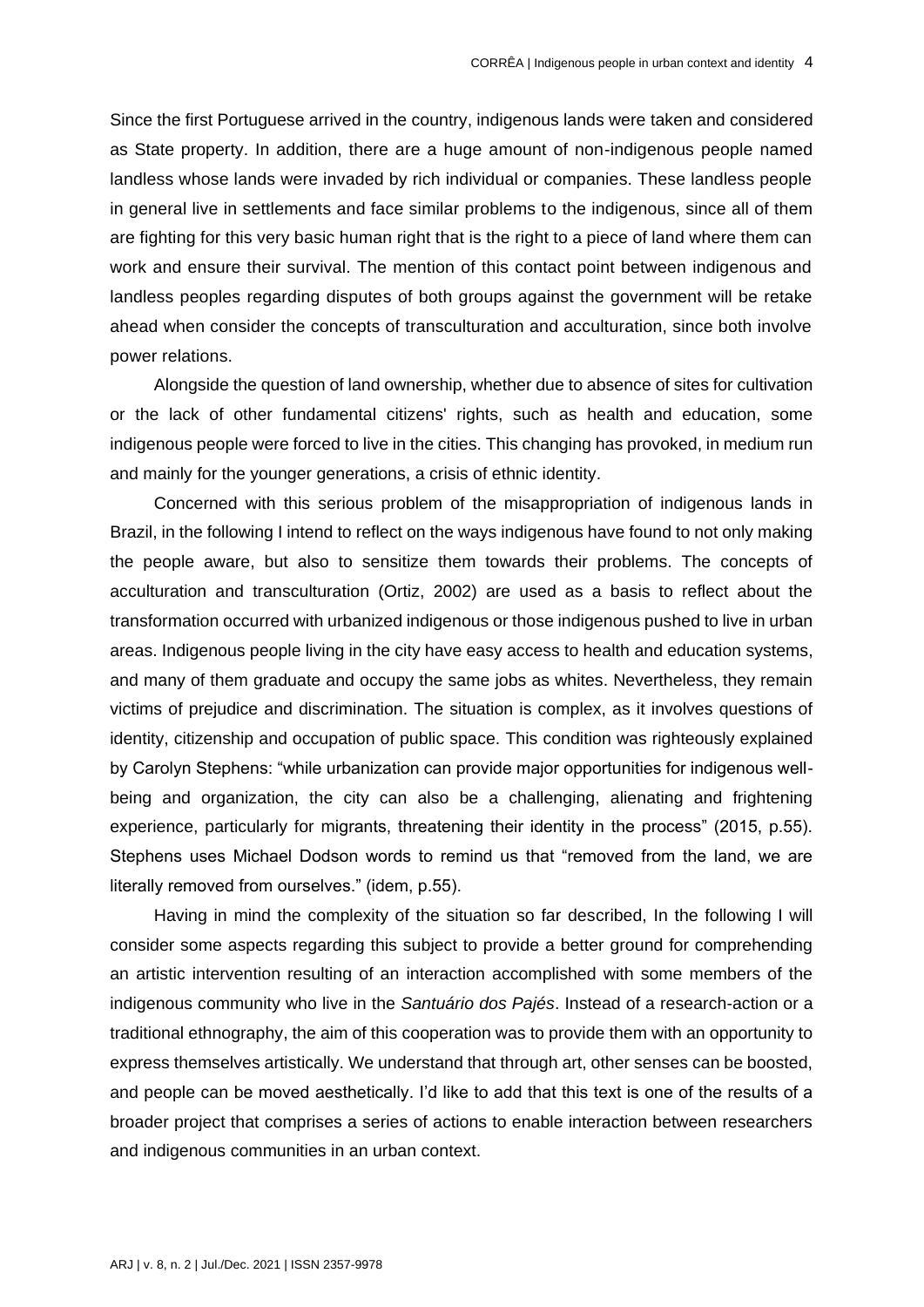### **Indigenous people in an urban context and the notion of identity**

As we read researches and news about violence and prejudice suffered by indigenous communities in Brazil, we may not realize how similar this situation is when compared to other countries, even the most developed ones. Elizabeth Fast and collaborators, for example, described the prejudices suffered by indigenous people in Canada and the similarity with the Brazilian context is so explicit that, when reading her text, a question pops up to our mind: is the author commenting on Brazilian indigenous people?

There are several challenges to be faced by indigenous peoples in an urban context, as shown by several testimonies from the indigenous people themselves (for example, Baniwa, 2006; Daniel Munduruku, Ailton Krenak, Márcia Kambeba and Marcos Terena<sup>6</sup>), in addition to reports from governmental and non-governmental institutions. The Red de Investigaciones Sobre Indigenas Urbanos (RISIU), for example, accompanied several of these institutions and associations (among others, the Associations O Brasil é Minha Aldeia; Arte Fulni-ô; Arte Nativa, Aldeia Maracanã, SOS Pankararu) in the realization of a far-reaching research aimed at evaluating the impacts of the Covid-19 pandemic on indigenous peoples in urban contexts in Brazil. Among the results collected and sent to the WHO, it was found that indigenous people living in cities are discriminated, mainly because they are not considered "authentic" indians and, therefore, they are made invisible and often excluded from public policies aimed at indigenous people.

> This invisibility does not contemplate the countless factors that motivated the displacement of these peoples to the urban context. 1) expulsion from the territories; 2) growth of urban areas and the consequent approximation with indigenous villages; 3) search for better living conditions, such as work, formal education, health, etc. among others (RISIU, 2020).

It is paradoxical that most people claim that indigenous people living in cities are no longer indigenous. Nobody would say, for example, that a Brazilian who moved abroad or a foreigner who moved to Brazil lost their respective nationalities. In addition, there is a great diversity of indigenous peoples and the use of the term "indian" ends up homogenizing it. It would be the same as using "Asian" with the intention of determining an intrinsic quality to a whole genetic and cultural diversity. What the diverse Brazilian indigenous ethnic groups have in common with each other (as well as "Asians" or "Europeans") is, above all, matter of a geographic order, that is, the fact that they inhabit a delimited region of the Earth. However, the geographic boundary does not determine identity. As Baniwa explains (2006, p.27):

Among indigenous peoples, there are some more accepted self-definition criteria, although they are not unique or excluding:

 $6$  The links to these testimonials are provided at the end of the article.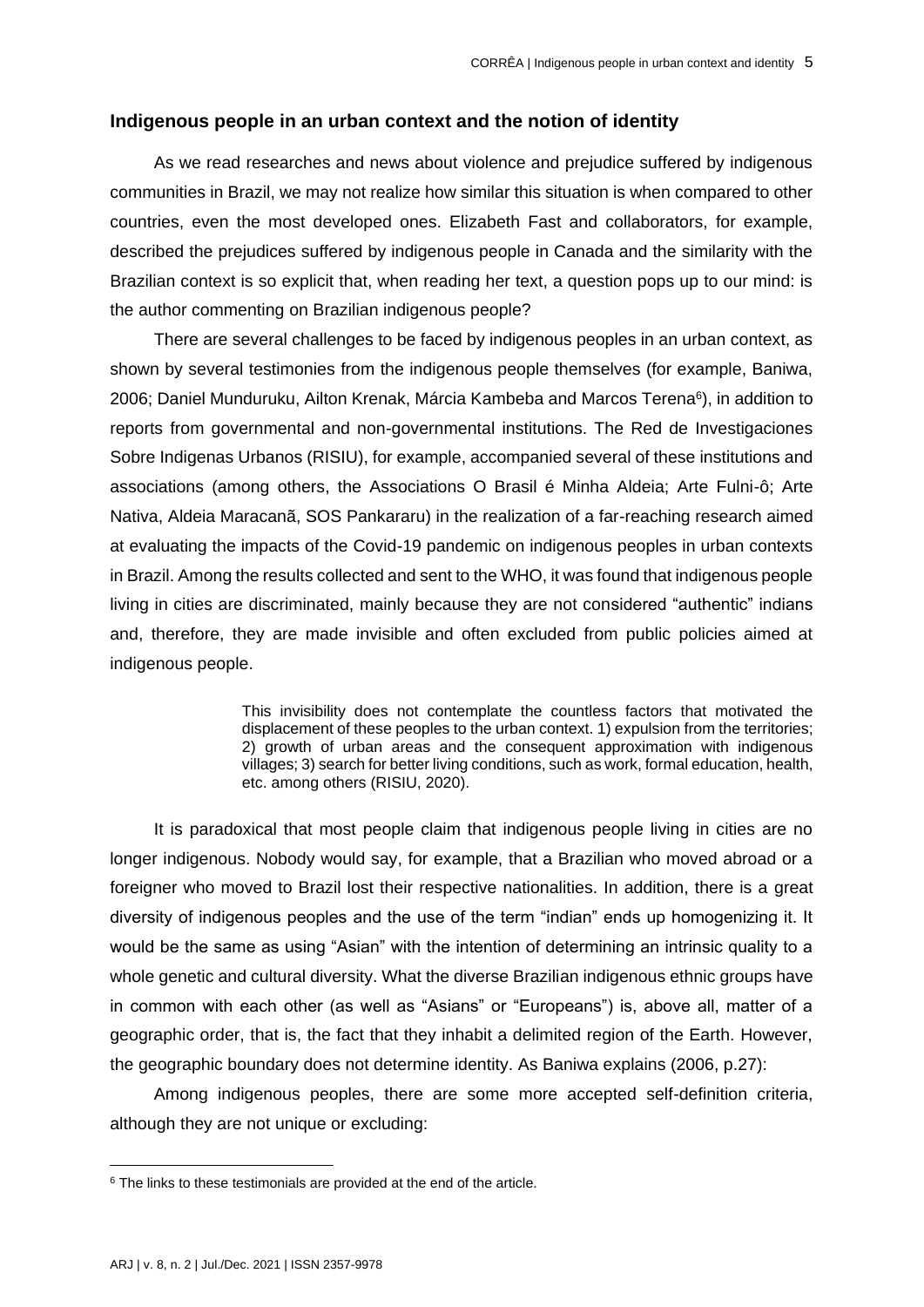- Historical continuity with pre-colonial societies.
- Close connection with the territory.
- Well-defined social, economic and political systems.
- Language, culture and defined beliefs.
- Identifying yourself as different from the national society.
- Linking or articulating with the global network of indigenous peoples<sup>7</sup>.

The simplistic understanding that the use of technologies or other apparatus typical of white society constitutes a criterion for determining someone's identity must be defied. A white person will not become an indian if he builds a canoe with techniques learned from the indians. Likewise, an indian will not cease to belong to his ethnicity if he watches TV or uses a mobile telephone. Researchers Roberta Herter da Silva and Norberto Kuhn Júnior analyzed the use of smartphones by the Mhyá-Guarani indigenous community. Similarly, they contest the claims that the mere use of technological resources (such as cell phones, computers and internet access) constitutes a sign of assimilation and loss of cultural identity. The authors argue that these statements presuppose the idea of an indigenous tribe that is distant and totally detached from the global context. However, this understanding, according to them, is surpassed because "the concept of community is no longer restricted to the physical territory and to the communicative practice carried out within a limited geographic space" (Silva & Kuhn, 2017, p.236). We live in a world with diverse possibilities of communication and the only reason for the exclusion of any community from this wide connection network is prejudice.

The same type of discrimination and invisibility committed to indigenous people in urban contexts occurs in other countries, such as Israel, Laos, New Zealand, and Australia (see: Stephens, 2015, p.56). It has passed 13 years since the signature of The United Nations Declaration on the Rights of Indigenous Peoples (UNDRIP) and it seems that little has changed. This agreement was signed by a majority of 144 states. Canada voted against the Declaration, however, later on (alongside with the other three countries which also had voted against: Australia, New Zealand and the United States) "reversed its position and now supports the Declaration"<sup>8</sup>. This Declaration was fully supported by Brazil, and it is meaningful because the indigenous affairs were then considered as "rights", that is, they have to be provided by the State. There are three points in particular on the UNDRIP that deserve being highlighted<sup>9</sup>:

> 1. The Declaration confirms the right of indigenous peoples to self-determination and recognizes the right to subsistence and the right to land, territories and resources.

<sup>7</sup> I share the author's understanding when he explains that: "when we are talking about indigenous identity, we are not saying that there is actually a generic indigenous identity, we are talking about a symbolic political identity that articulates, makes visible and accentuates de facto ethnic identities, that is, , those that are specific, such as the Baniwa, the Guarani, the Terena, the Yanomami identity, and so on" (Baniwa, 2006, p.40).

<sup>&</sup>lt;sup>8</sup> Information available at United Nations website: [www.un.org](http://www.un.org/) accessed March 3, 2020.

<sup>9</sup> Text in Portuguese available at: https://www.un.org/esa/socdev/unpfii/documents/Q&A Declaracao.pdf. Accessed March 3, 2020.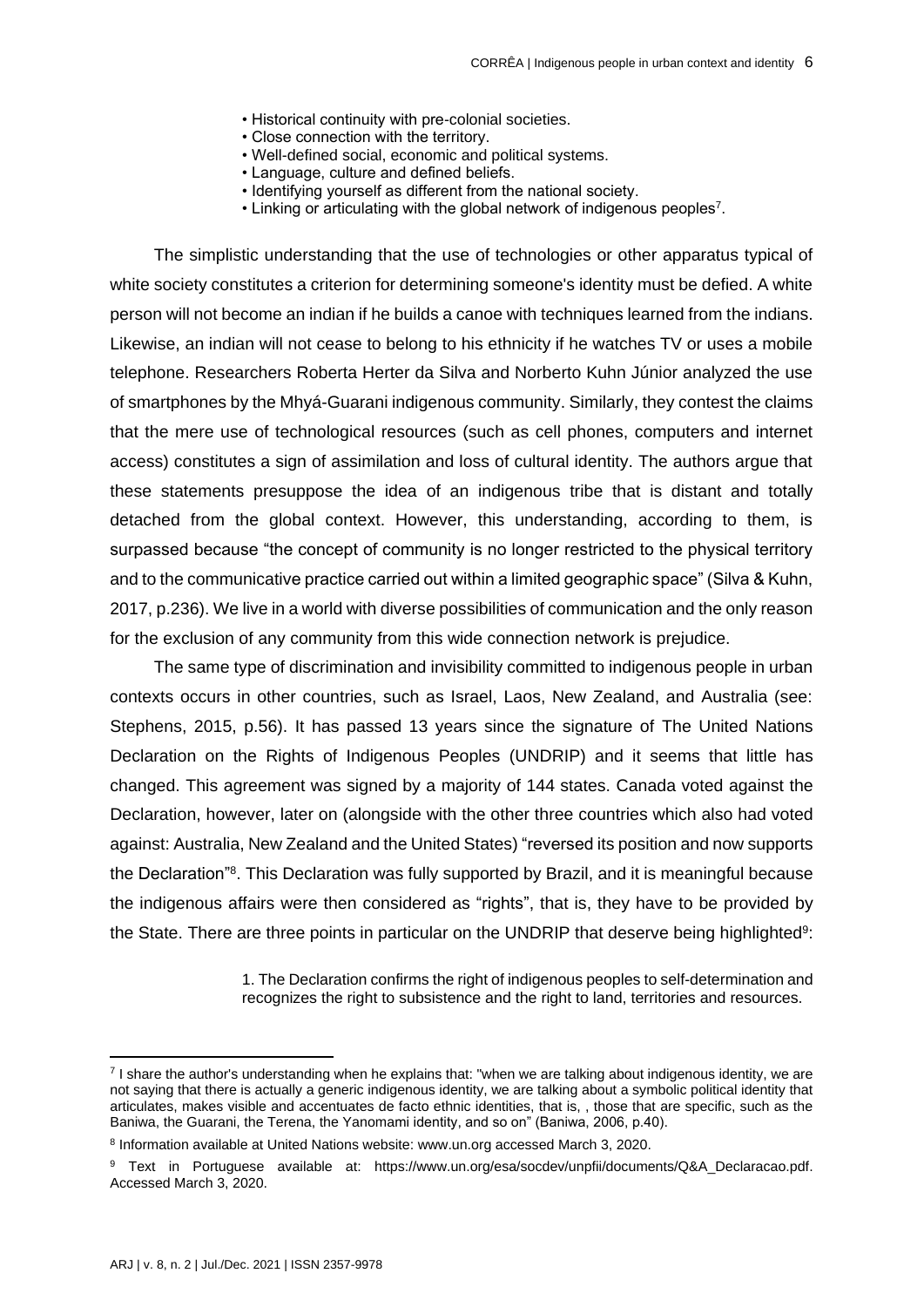2. The Declaration confirms the obligation of States to consult with indigenous peoples before adopting and applying legislative and administrative measures that affect them, in order to obtain their prior, free and informed consent.

3. The Declaration condemns discrimination against indigenous peoples, promotes their effective and full participation in all matters related to them, as well as the right to maintain their cultural identity and to make their own decisions regarding their ways of living and developing.

Regarding these three topics of UN Declaration, one can observe that in Brazil the first point is well established and observed in several legal circumstances, as such for the enrolment at universities or public services as applicant for racial quotas $10$ . On the other hand, the other two items are still away of becoming a habitual practice.

It is possible to consider these last two topics within a broader perspective when considering the Canadian circumstance. Fast et al. (2017) argue in defense of cultural safety, a sociological model for considering the unbalanced power relations existing between indigenous and non-indigenous people in view of the residues of colonialism (still prevailing in contemporary societies and largely responsible for prejudice) and the governmental actions of inclusion and service provision (health, education, etc.) for indigenous communities. The authors claim, "cultural safety calls for a transformative change in the (education, health, justice, etc.) system that begins with the recognition of the colonial violence and its continuous impacts today" (2017, p.153).

Transporting the idea of cultural safety to Brazilian milieu, one can note how endangered is the indigenous cultural complex. Firstly, it is worth noting the stereotype of "generic indigenous" remaining since colonial times that ingrained in people's mind an image of "a person who does not work, does not study, therefore indolent, primitive, a person who did not evolve or progress, prefers living in the past, naked, according to nature, and with no sense of ownership" (Chaves & Ronco, 2012, p.87). This misconception implies that the vast ethnic and cultural plurality of indigenous populations is reduced to a simplistic and mistaken idea of indigenous identity. Therefore, this situation leads to cultural insecurity, since mainly the urban indigenous people are often reluctant to admit themselves as such, thus attempting to avoid the prejudice that this ethnic identification entails. Similar understanding regarding this deliberate denial or concealment of indigenous identity is also called to attention by Fast et al., who observe "there is a direct link between cultural safety and Indigenous identity formation, and how the latter was (and continues to be) impacted by colonial violence" (2017, p.153), also remembering that "there is no 'urban Indigenous person' specific profile" (idem, p.154).

<sup>&</sup>lt;sup>10</sup> There is a sad episode in which the right to enter the Federal University of Mato Grosso do Sul (UFMS) through the quota system was denied to a Ticuna indigenous woman due to the institution's simple bureaucracy. However, the University was sued and the law-court decided in favor of the indigenous woman. About the case, see the article available at: [https://www.youtube.com/watch?v=l2LMMyaEzzc.](https://www.youtube.com/watch?v=l2LMMyaEzzc)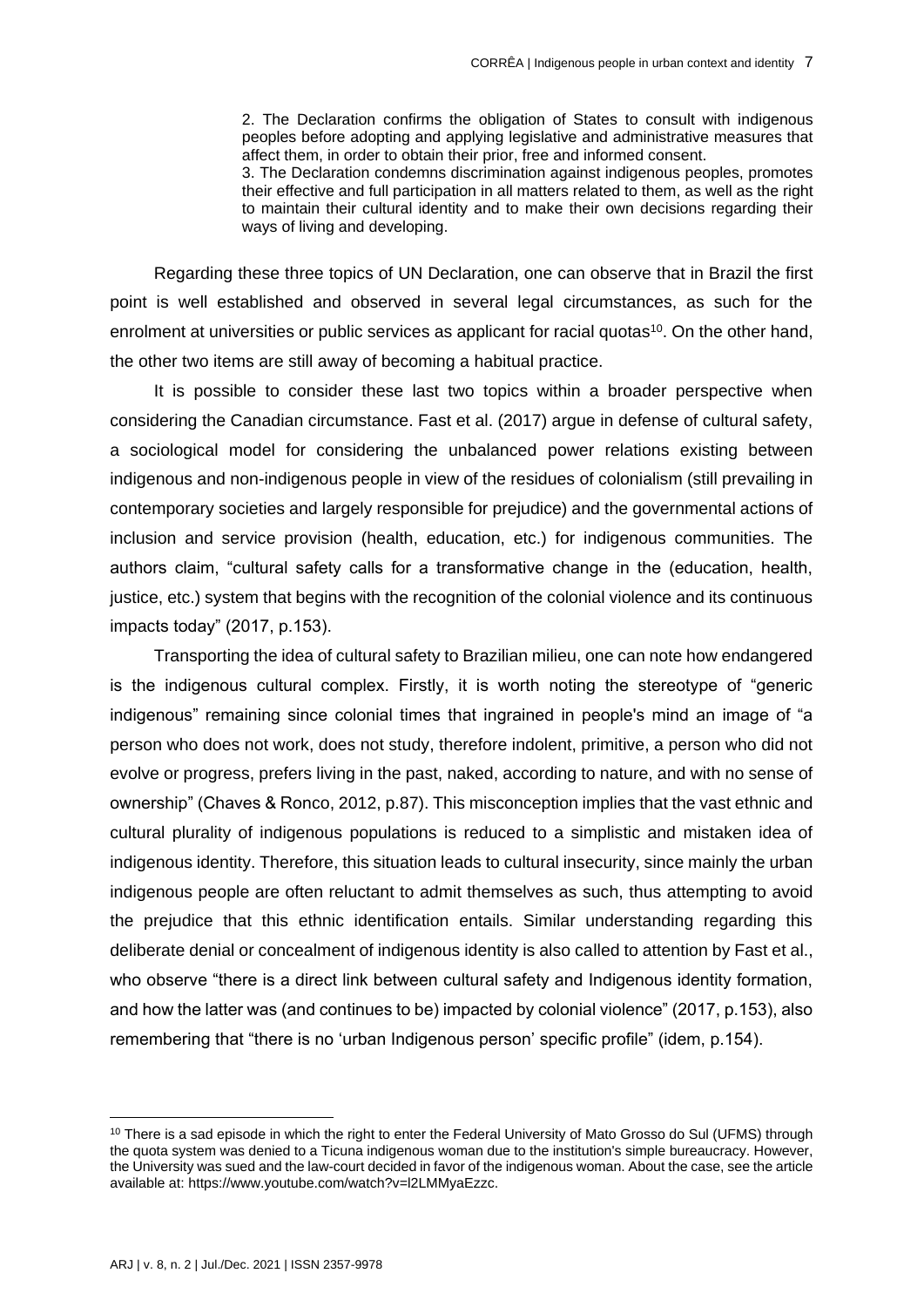Moreover, because some indigenous were forced to live in cities, the issue of ethnic identity became manifest. The most recent survey (IBGE, 2010)<sup>11</sup> showed the indigenous population in Brazil is 817.963 inhabitants. From this amount, city-dwelling indigenous corresponds to  $315,180$  people<sup>12</sup>. Especially in the case of second and third generations of indigenous city-dwellers, the geographic distance from their traditional lands, associated with the cultural detachment from their roots caused by urban life, leads to the feeling of loss of ethnic identity. This is observed in the data provided by IBGE, showing that a substantial part of urban indigenous is not naturally associated with a specific ethnic group. Even when urban indigenous manifest their indigeneity<sup>13</sup>, they are not able to identify their ethnic origin. With this phenomenon, "an indigenous identity emerges and is experienced. However, this identity is no longer based on the idea of belonging to a specific indigenous ethnicity, but on the feeling of belonging to an indigenous 'race'" (Chaves & Ronco, 2012, p.90). To consider this phenomenon, Baniwa (2006, p.28) proposed the idea of "ethnogenesis" or "re-ethnization". According to Baniwa, the new generations of indigenous people whose ancestors had been expelled from their land and who, as a survival strategy, ended up hiding or denying their identity and cultural belonging, are reinstating and recreating their indigenous traditions.

The Canadian case is a good example of some unexpected unfolding caused by pushing indigenous to urban centers. Montreal is the Canadian city with the largest population of first generation urban indigenous. However, in reason of lasting effect of Indian Act (created in 1800) "which defines who is "Indian" and who is not" (Fast et al., 2017, p.153), "a large number of Indigenous peoples who reside in cities are not eligible for Indian status" (idem, p.154). The problem arises in reason of the criteria adopted by Canadian government to decide about indigeneity, since "legal definitions rely on genealogy and marriage and ignore questions of culture, ethnicity, personal values, and community definitions of who is Indigenous" (Fast, 2017, p.153). The denning of indigenous legal status is a serious problem because prevent non-legal indians to participate in some policies destined to indians. Thus, "individuals who identified as Indigenous but were not registered as "Indian" under the Indian Act did not have access to the same programs, policies, and services as other "Status Indians" (Indigenous and

<sup>11</sup> IBGE stands for The Brazilian Institute of Geography and Statistics. IBGE is the main provider of data and information about the country. "Its mission: identifying and analyzing territory, counting the population, tracing the evolution of the economy as a reflex of people's employment, production, and pointing out, as well, how people live." Text available at:<https://www.ibge.gov.br/en/institutional/the-ibge.html>

<sup>12</sup> Data and statistics about Brazilian indigenous population available at: [https://indigenas.ibge.gov.br/graficos-e](https://indigenas.ibge.gov.br/graficos-e-tabelas-2.html)[tabelas-2.html.](https://indigenas.ibge.gov.br/graficos-e-tabelas-2.html) Accessed: March 3, 2020.

<sup>13</sup> To the goals of this text, I will follow Tlakatekatl (2014) *indigeneity* definition: "the state or quality inherent to an indigenous group—or individual, that exemplifies their position as an original people who inhabit and were born, or produced naturally, in a given land or region, including their descendants and relations thereof."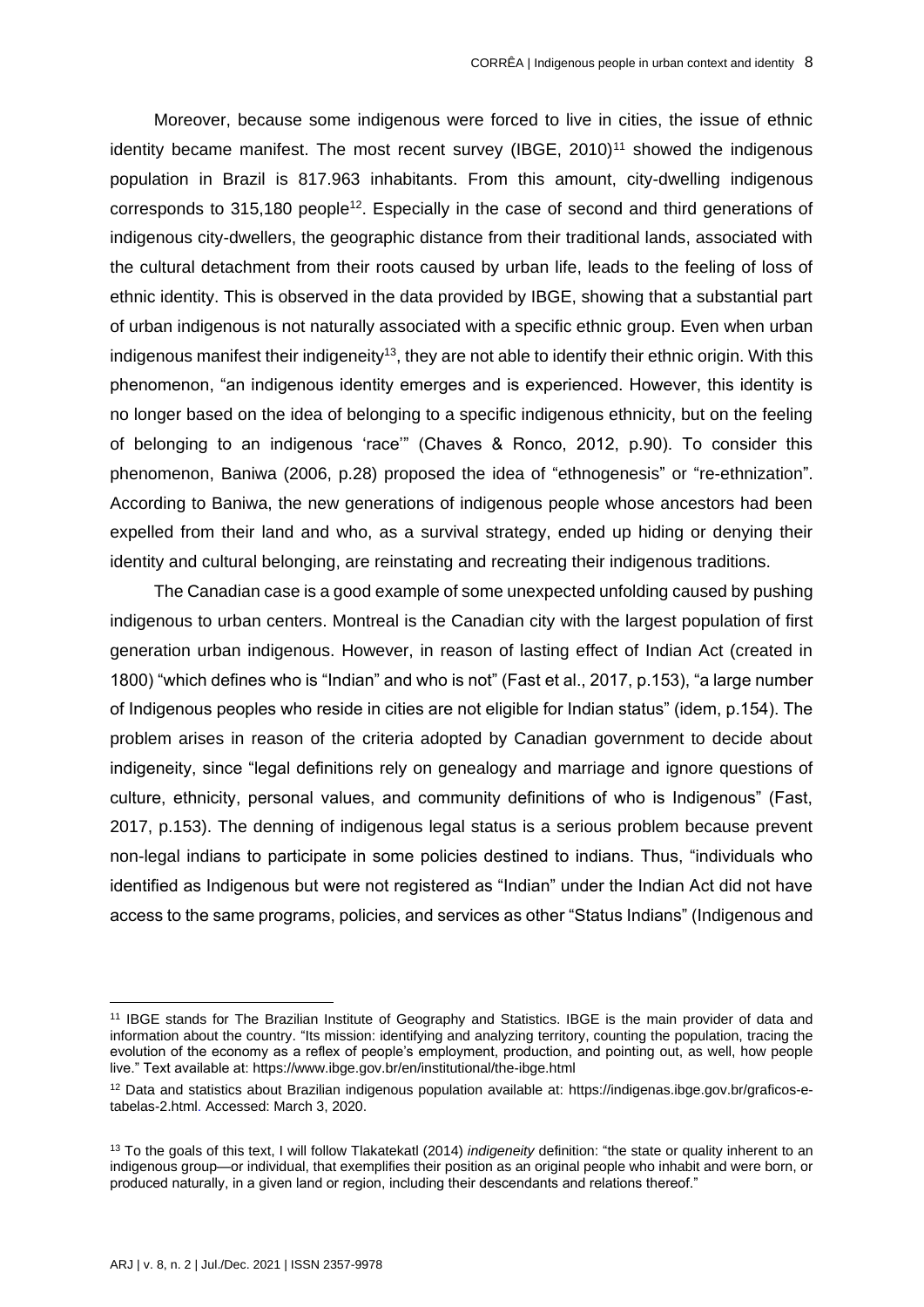Northern Affairs Canada, 2016, apud, Fast, 2017, p.153). Consequently, all these difficulties regarding identity drive urban indigenous to an estate of cultural unsafety.

I finalize this section with a quotation of Stephens that holds the merit of sum up the hitherto commented problems.

> Urban indigenous identity is perhaps the most important but also most complex of the challenges of the urban indigenous experience, as it is linked to the very concept of indigeneity. Many elements of self-identification of indigeneity become more complex and fluid in urban areas, however, including aspects such as the occupation of communal lands, links to ancestral territories and the preservation of traditional cultural practices. These aspects can be particularly challenging in cities as indigenous community members may feel unwilling to self-identify in order to 'fit in', particularly among indigenous youth. As a result, urban indigenous populations may become officially invisible if they prefer not to self-identify due to stigma and marginalization within the dominant urban society. (STEPHENS, 2015, p.55)

Seeking for ways to avoid the aforementioned invisibility of indigenous people, in the follow I describe the actions carried out with the Wapichana community at *Santuário dos Pajés*  (Brasília, Brazil).

#### **Artistic interventions as safeguard of indigenous culture**

If, on the one hand, the colonists' disrespect and violence against indigenous communities did not lead to the almost total ethnocide of these peoples; on the other hand, it helped to forge stereotypes and instill prejudices that regrettably persist to the present. Unfortunately, the indigenous struggle for the demarcation of their lands is far from over. Nevertheless, some sectors of society have promoted joint actions with indigenous communities in order to maintain and reinforce ethnic identity, preserve their traditional culture, raising awareness of the population about the "indigenous problem" and, thus, reducing prejudice. Below I will mention some of these actions, however, it is worth a parenthesis.

It must be made clear that the expression "indigenous problem" refers to the survival of indigenous peoples and, therefore, as the anthropologist Darcy Ribeiro (2017) has explained, it is a problem that does not exist in itself, but arose initially from the contact between indigenous and colonizers and spread out to the orb of broad white society. Thus, the "indigenous problem" is not a consequence of the existence of the indigenous; otherwise, it arises out of the conflicting, disrespectful and, sometimes, illegal relationship imposed by the white man.

Several individual and institutional initiatives aim to collaborate to solve the so-called "indigenous problem". Non-Governmental Organizations, for example, have dedicated to preserve indigenous traditions in the form of books, CDs, and DVDs. NGO *Thydêwá*, winner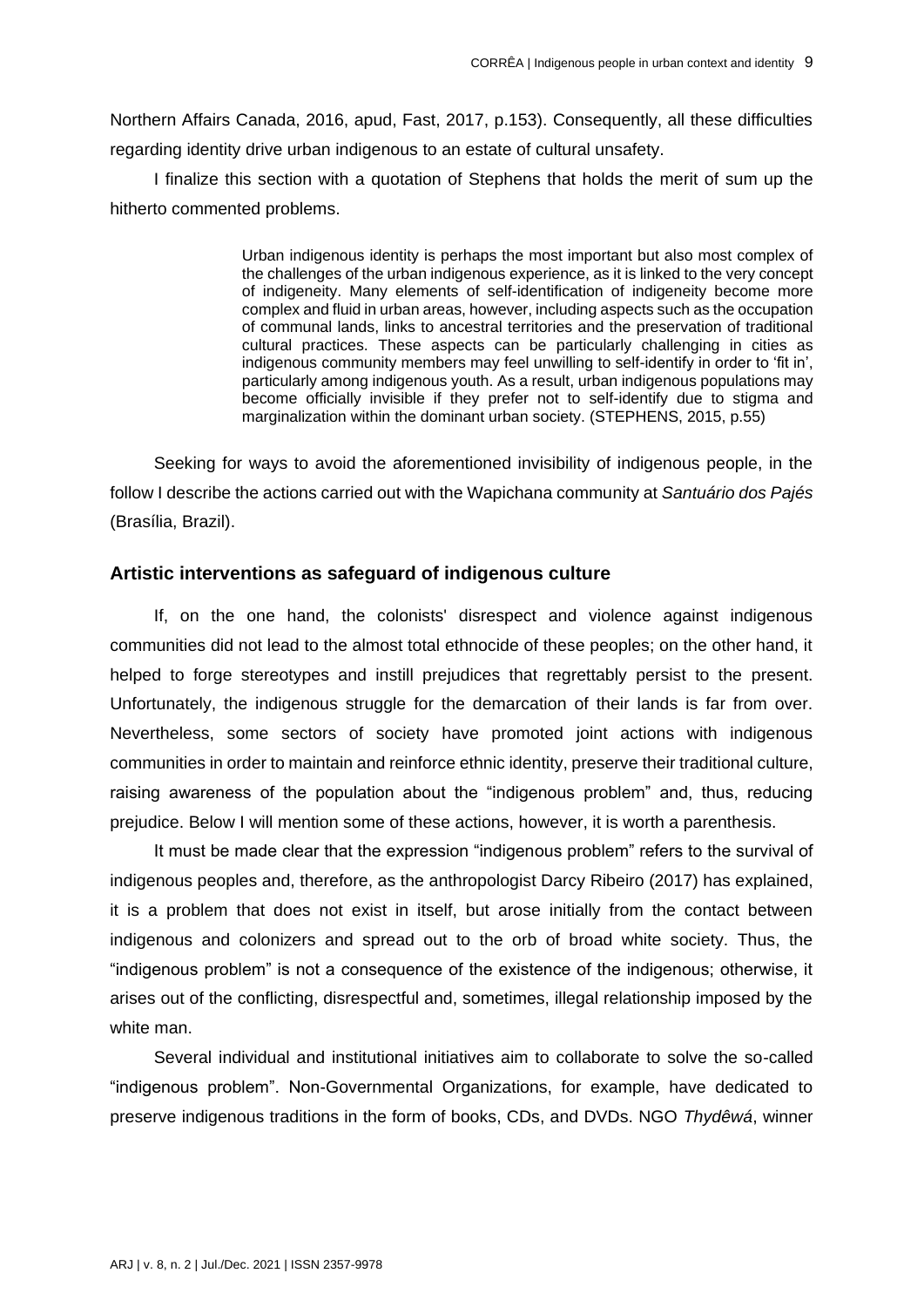of several awards and project funding grants, works directly with indigenous communities<sup>14</sup> in order to produce material to be made available at Internet. Among the series of projects carried out, one of the most innovative is *AEI – Arte Eletrônica Indígena* (Indigenous Electronic Art), which aims to teach indigenous people how to use digital resources and technologies. The NGO provides the indigenous with artistic residences where they can take part in workshops run by invited artists and instructors. In this way, the indigenous learn to use digital tools so that they are able to express themselves artistically. The creations of the indigenous people are available on the *Thydêwá* website and can be freely used by the general public as material for further creative proposals, since the indigenous creations are "open to remix, hybridization, and fusions. In addition to the artistic, the production generated may relate to science and technology, so retro-leveraging all fields<sup>15</sup>."

*Ikore* is another NGO that has developed several projects intended to the preservation of indigenous intangible heritage. The narratives of myths and legends so important for the transmission of knowledge among the indigenous people were published in books and also made available as audio files at *Ikore* website. One of the initiatives that received grants from government institutions was the project *Histories of Tradition*, which aims "registering, documenting, and disseminating indigenous cultures in order to strengthen their identity and get closer to Brazilian society. Creating a collection, using technology and new supports, to preserve the art of oral narratives, the memory of traditional narrators, and to ensure that this heritage is available for communities to use it in the construction of other educational and cultural materials<sup>16</sup>."

The aid received from non-governmental organizations can be analyzed in two ways. On the one hand, the benefits brought to the indigenous communities by these actions are notorious, especially with regard to the protection of their intangible heritage. On the other hand, the number of NGOs involved shows that the Brazilian government is delegating its functions to these institutions, that is, the government is relieving itself of its responsibilities in protecting these communities and, consequently, the environment where they live.

Researchers have also analyzed similar initiatives accomplished in other countries. Carcamo-Huechante and Legnani (2010) reflect on how indigenous from Argentina, Chile and Nigeria have created and broadcasted a radio program not only "to maintain their home languages", but also "to open up opportunities to re-create their traditional culture under circumstances of modern pressures".

<sup>14</sup> Among these communities we can name: Pankararu, Tacaratu, PE; KarirÍ-Xocó, Porto Real do Colégio, AL; Tupinambás, Maringa, PR; Pataxó de Barra Velha, Porto Seguro, BA.

<sup>15</sup> Information provided by *Thydêwá*, available at[: http://aei.art.br/sobre-o-projeto/.](http://aei.art.br/sobre-o-projeto/)

<sup>16</sup> Information provided by *Ikore*, available at: [http://historiasdatradicao.org/o-projeto/.](http://historiasdatradicao.org/o-projeto/)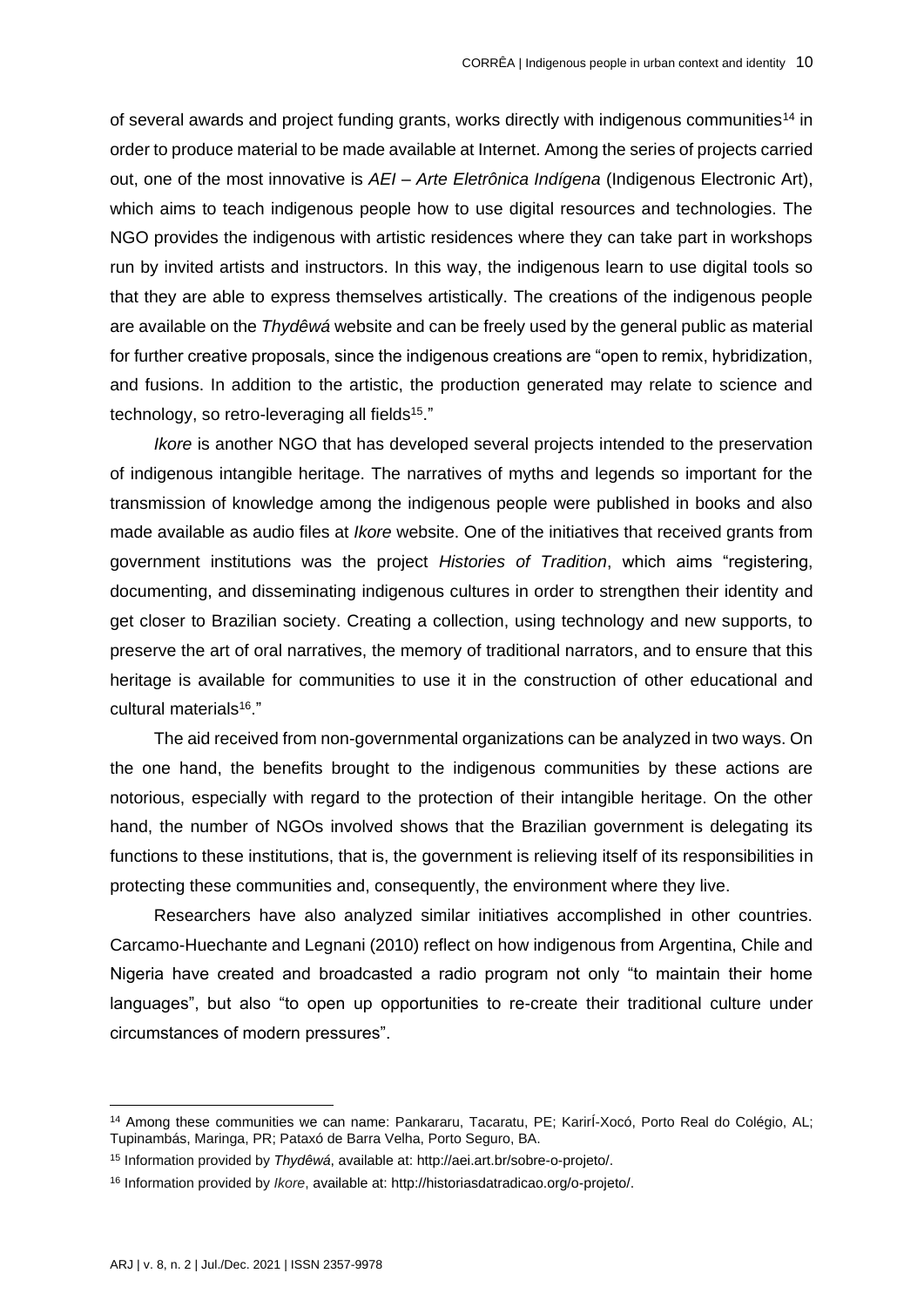In Canada, a research network based at Concordia University designed the Aboriginal Territories in Cyberspace (AbTeC). The concerns are similar to other initiatives around the world, that is, to build a better future for indigenous communities. With this purpose, AbTeC runs *Initiative for Indigenous Futures* (IIF) by promoting workshops, residencies, symposia, and archive. The *Skins Workshops on Aboriginal Storytelling in Digital Media*, for instance, "teach Indigenous youth how to adapt stories from their community into experimental digital media, such as video games"<sup>17</sup>. In this sense, the indigenous learn how to create video games intended to preserve their traditions, language, stories and culture in general. Analyzing this project, Thea Pitman comments, "this is not only important in terms of ensuring the passing on of Indigenous knowledge and cosmovisions (worldviews), from generation to generation, but also in terms of contributing to the envisioning of possible futures for the whole of humanity" (Pitman, 2019, p.190). She understands that Indigenous science-fiction is essential to break the so common pattern nowadays observed in commercial video games, that "tend to rerun colonialist first-person-shooter scenarios, thus delivering only the unimaginative futures conjured up by those who hanker after the glories of conquests past." (*idem*).

Another intrinsic aspect of digital technology to be considered is the series of actions promoted by different private institutions with the aim of giving indigenous people access to digital platforms and, thus, also giving visibility to their cause. One of these programs was organized by "Instituto Itaú Cultural" and has the title of Indigenous Cultures. Broadcast on the institute's YouTube channel, Indigenous Cultures provides videos produced with Indians who talk about various aspects related to their culture, as well as problems that affect the entire planet, such as environmental and ecological issues and the problems discussed in this article.

These examples of interventions promoted both by private institutions and by nongovernmental organizations highlight the importance of digital media as a resource for making visible and mobilizing actors and the indigenous cause itself. In this sense, the strength of the image that allows it to be widely and easily accessed on platforms and social networks has the power to sensitize the public and unite them in favor of an ideology.

Having in mind the problem presented at the beginning of this text, I will present an artistic intervention accomplished with the indigenous community living in the region that is exactly the focus of discord: *Santuário dos Pajés*.

### **An artistic collaboration with the Wapichana**

The first step was engaging with the indigenous just aiming to understand how do they feel about this conflicting situation. Engaging here is used in the sense that I did not ask for anything (for instance, interviews, recordings, etc.). It was not an ethnology or an

<sup>17</sup> Available at[: http://skins.abtec.org.](http://skins.abtec.org/) Accessed March 4, 2020.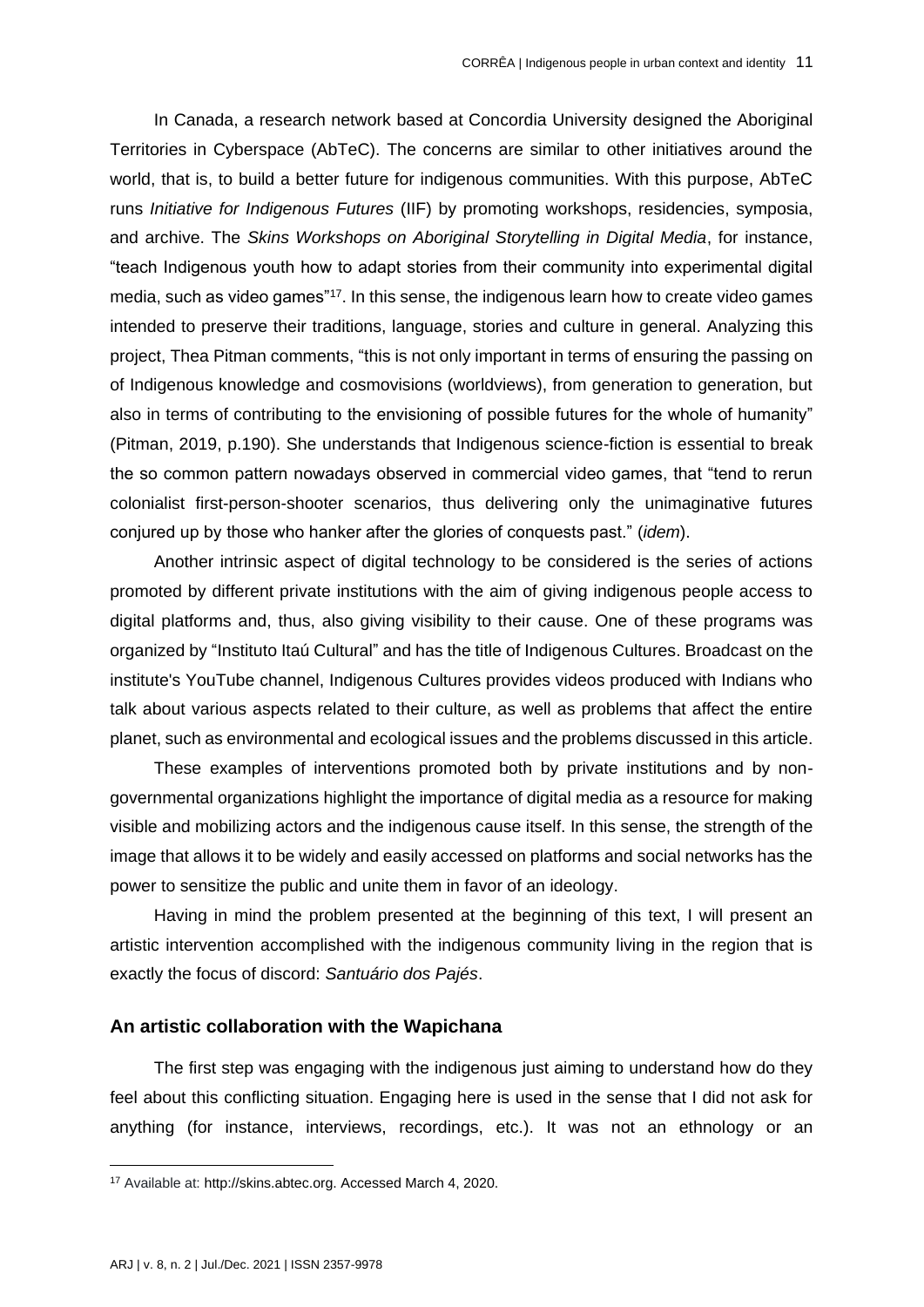ethnomusicological research. The approach, or methodology (if this a proper word in this context), was the dialog. I talked to them describing what I do at the university and asked if they want to be part of it. I invited some indigenous to come to the classes at the university, as "students" and also as teachers, opening space for them to talk about their traditions and how the youth sees themselves nowadays. As the University of Brasília has several indigenous students, as well as other projects developed in collaboration with the indigenous communities of Brasília and surrounding areas (projects promoted mainly by the Center for Multicultural Coexistence of Indigenous Peoples – Maloca-UnB – and by the Department of Anthropology), the university has become a place of reception and political reflection for these people, which facilitates the proposition of different actions and interventions. Parallel, it was offered to them workshops in video production (recording, editing, etc.) that they could use later on as they wish. In addition, I also participated along with indigenous from other parts of Brazil in a few protests occurred in Brasília (see ahead) and in religious ceremonies organized by the indigenous people living in *Santuário dos Pajés*.

After these initial engagements, it was accomplished an artistic intervention aimed to produce a work of art. The goal of this initiative was to put in evidence different voices uttered within the same indigenous community, so mixing tradition and modernity and, consequently, showing distinct perspectives of a similar issue: the protection of their land. During this artistic interaction, a complex network of other themes and problems appeared, thus revealing the plurality of everyday situations experienced by indigenous living in such urban area like Brasília. With this socially engaged performative action, we also hoped to collaborate to raise society's awareness to the complexity of indigenous cause. To this end, a video-art piece titled *Terra Cy'ndida<sup>18</sup>* was produced with the intention of precisely showcasing the intricacy of this context experienced by indigenous communities living in metropolitan areas. The material for this artwork consisted of video recordings at the *Santuário dos Pajés* revealing its exuberant nature, besides footage of protests carried out by several indigenous communities on the esplanade of the ministries in Brasilia, during the *Acampamento Terra Livre – ATL* (Free Land Camp), April 2019, (Figures 2 and 3). ATL is the main and largest assembly of Indigenous leaders coming from the five regions of Brazil. The ATL has been happening for 15 years in a peaceful way, aiming to give visibility to the Indigenous fight for their constitutional rights<sup>19</sup>. The footage and photos were shown to the indigenous people who chose which ones they would like to be used in the final version of the work.

<sup>18</sup> Available at: [http://antenor.mus.br/?page\\_id=85.](http://antenor.mus.br/?page_id=85)

<sup>19</sup> Available at[: https://www.greenpeace.org/usa/guardians-of-the-amazon-protect-indigenous-peoples-rights/.](https://www.greenpeace.org/usa/guardians-of-the-amazon-protect-indigenous-peoples-rights/)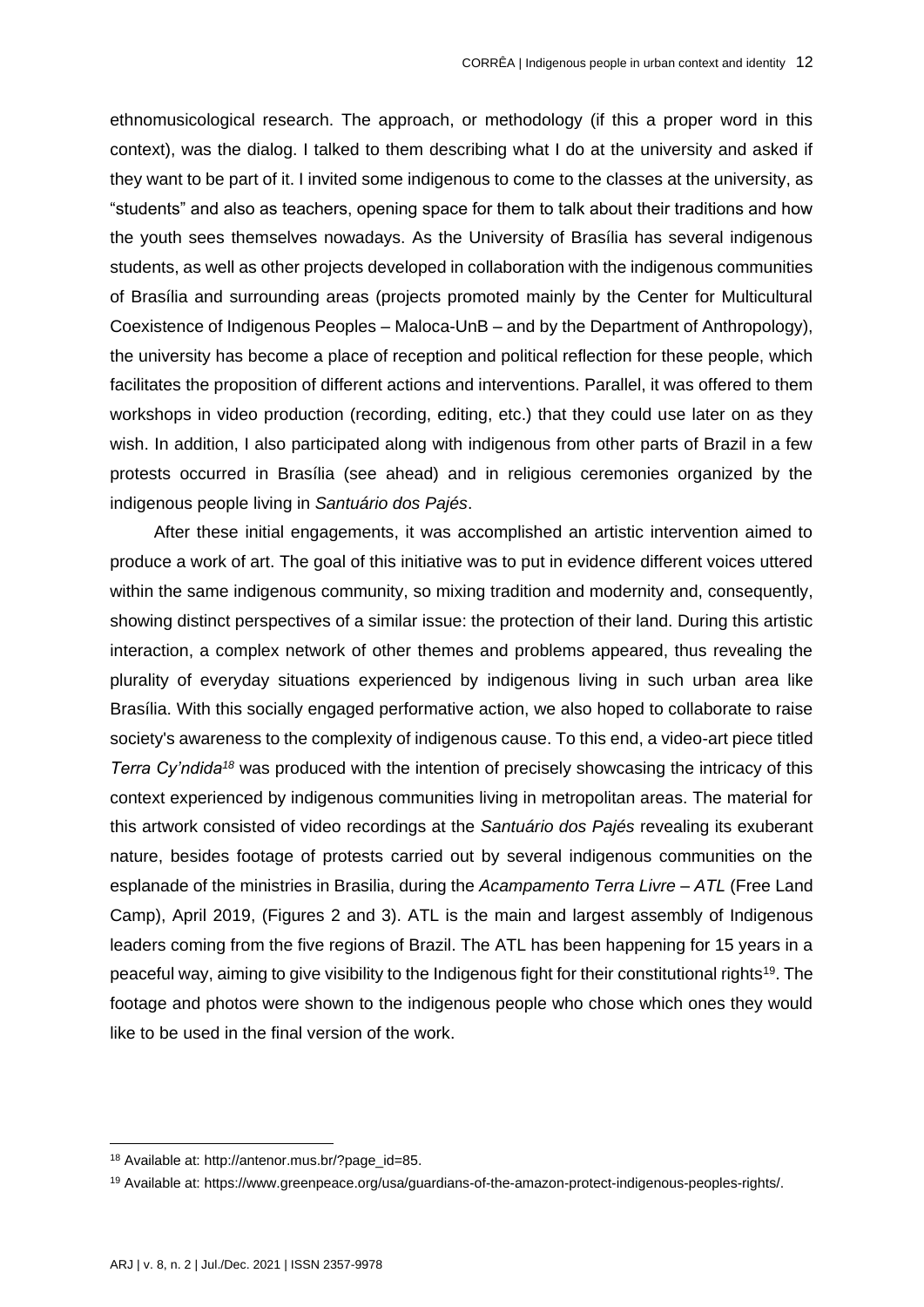

Figure 2: *Acampamento Terra Livre* (Free Land Camp). Several indigenous communities camped in front of Brazilian National Congress, April 2019 (photo Erik Schnabel)



Figure 3: during ATL, indigenous protesting in front of Brazilian National Congress, April 2019 (photo Erik Schnabel)

The indigenous rapper Ian Wapichana (Figure 4), born in *Santuário dos Pajés*, participated in the video declaiming a poetry of his own. In another stratum, an older indian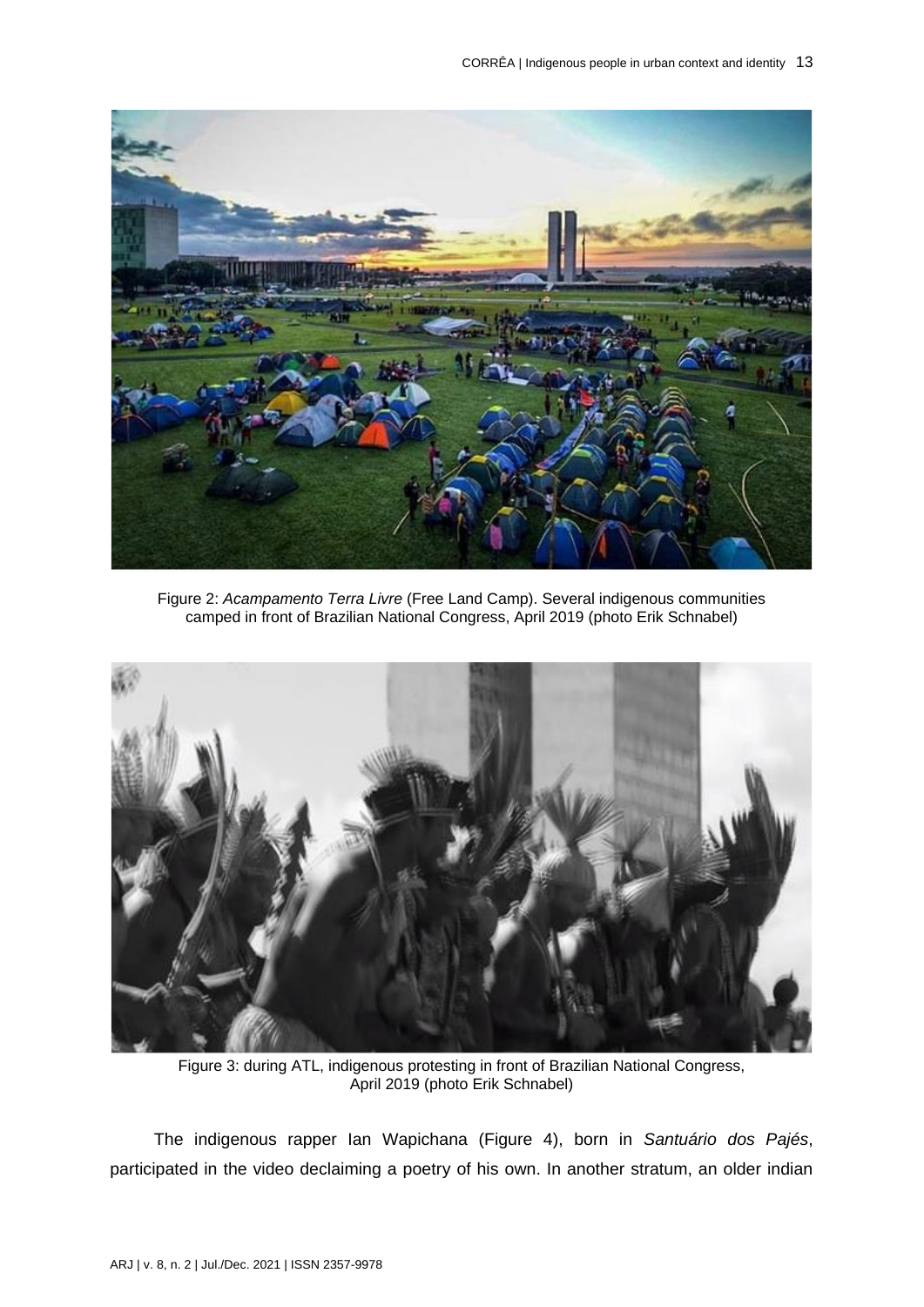plays a traditional melody on one of the ritual flutes (Figure 5). In this way, some layers of meanings are constructed, resulting in an artistic action that highlights the clashes undertaken by Brazilian indigenous peoples who need the demarcation of their lands, the components of indigenous tradition, and elements of modernity associated with urban indigenous peoples. Even though *Terra Cy'ndida* is a collaborative work of art, all the material (images, music and sounds) presented in the video were chosen by the indigenous.

It is interesting the fact Ian Wapichana calls himself as rapper. It has been increasingly common the emergence of rap groups formed by urban indigenous. This form of music expression characteristic of Hip-Hop culture, historically, was chosen as the voice of outcaste minorities, in general those who live in ghettos or were displaced to outskirts of cities. Perhaps, given the critical content of their lyrics, rap ended up calling the attention of the young indigenous people who also found in it a current way of protesting. Nowadays, it is well known the use of hip hop by indigenous people and other minorities in Latin America as whole<sup>20</sup>.



Figure 4: indigenous rapper Ian Wapichana. Still of *Terra Cy'ndida*

<sup>&</sup>lt;sup>20</sup> To an overview about the self-identified indigenous rap groups in Latin America see Nascimento, 2014.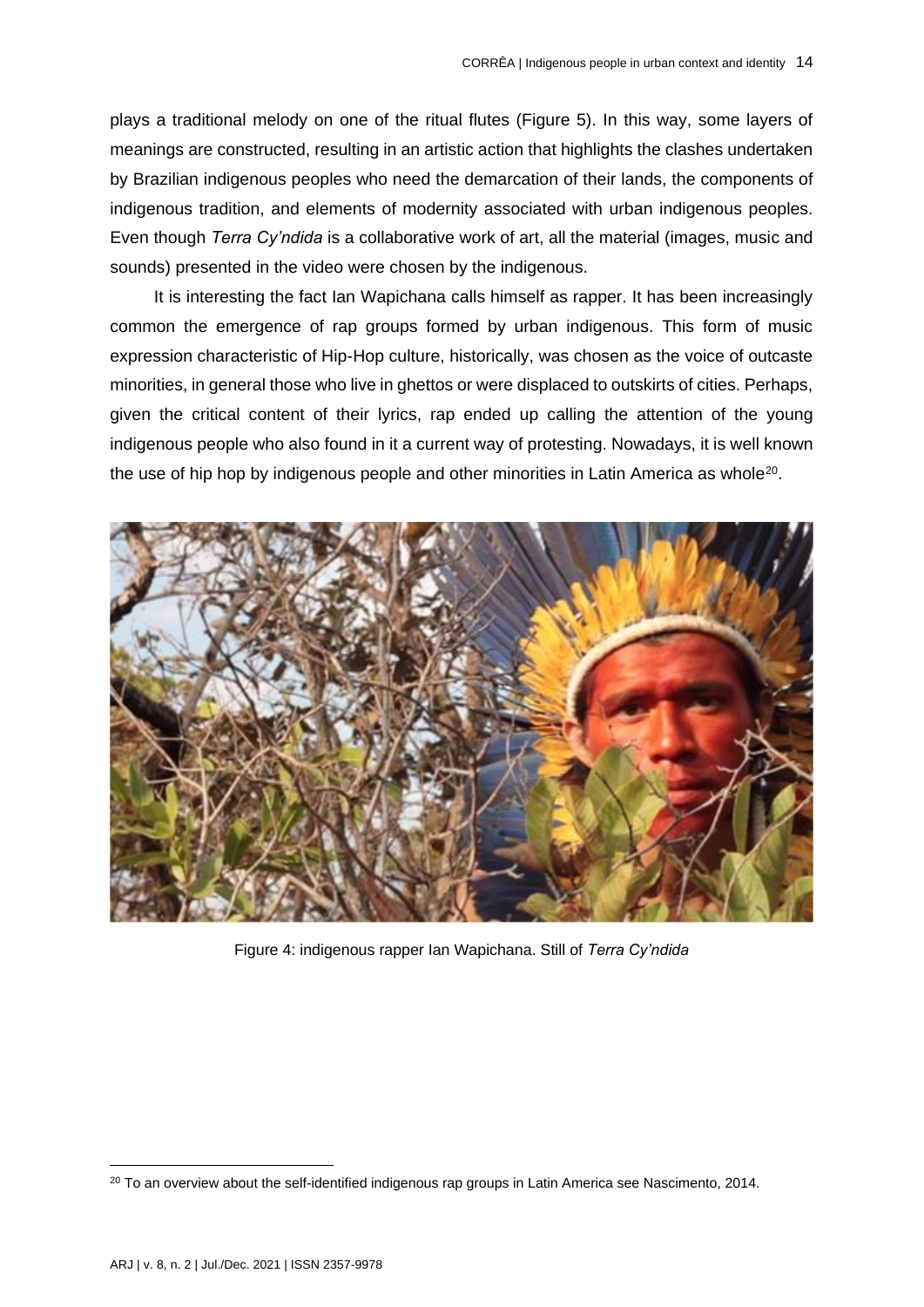

Figure 5: Old indigenous plays a traditional ritual flute. Still of *Terra Cy'ndida*

The choice of hip hop by Latin American indigenous may seem contradictory, since it takes over an American genre and submit, so to speak, to yet another form of dominant cultural imperialism. However, the appropriation of this genre and "of elements of Hip Hop culture has become a medium through which new spaces of counter-hegemonic utterances are created, against historical racial marginalization, denouncing the living conditions of indigenous peoples in the contemporary periphery of the modern/colonial world-system" (NASCIMENTO, 2014, p.94).

In Brazil there are several indigenous rap groups that have already reached international projection, such as Brô MC's, Oz Guarani, as well as solo artists such as the rapper Katú Mirim<sup>21</sup>. It should be noted that in addition to the appropriation of this North American genre, the indigenous also maintain the same fashion style (clothes, caps, sneakers, etc.) along with other characteristics of American rappers such as hand gestures, way of singing, and dance. Some of them criticize the fact that a few people expect indigenous rappers to dress like "authentic indigenous", that is, with thongs made from feathers or leaves. However, indigenous rappers often make use of the characteristic feather headdress called "cocar", like the type used by Ian Wapichana, Figure 4.

<sup>&</sup>lt;sup>21</sup> There are several videos available online featuring indigenous rappers, such as: Katú Mirim: [https://www.youtube.com/watch?v=M4czt2327vA;](https://www.youtube.com/watch?v=M4czt2327vA) BRÔ MC's: [https://www.youtube.com/watch?v=IBafJlZxT6s;](https://www.youtube.com/watch?v=IBafJlZxT6s) Oz Guarani: [https://www.youtube.com/watch?v=iXIpDa28HQU.](https://www.youtube.com/watch?v=iXIpDa28HQU)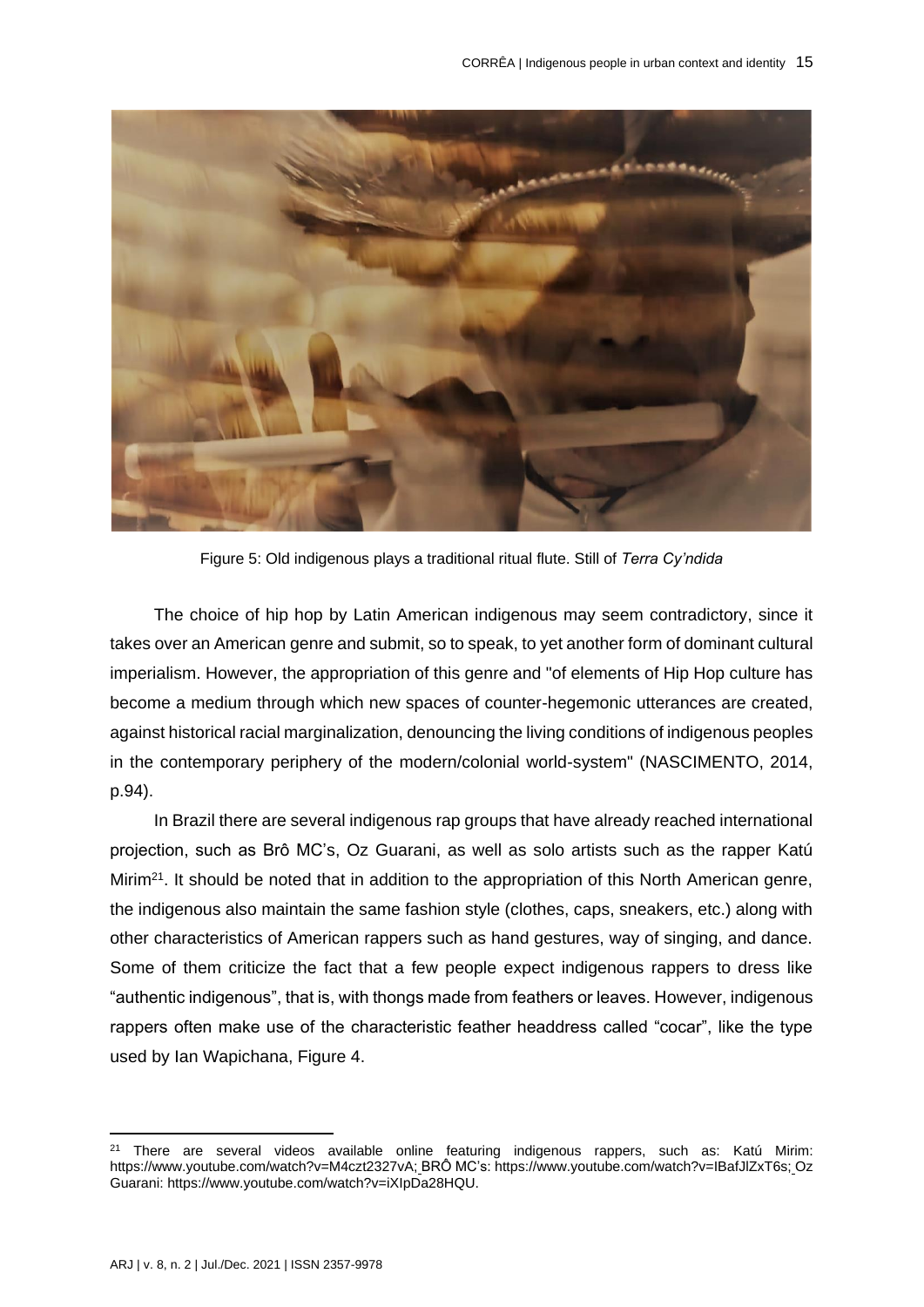Considering the growing of RAP groups in Canada, Liz Przybylski (2015) makes an interesting case analysing this phenomenon as a sort of cultural survivance strategy. Przybylski recalls that from the beginning, Hip Hop culture had a particular and well defined socio-cultural and geographic context, that is, the discriminated black people pushed to live in NY ghettos. Nowadays, indigenous rappers and DJ's from other countries that use this musical genre "are now re-purposing hip hop-derived styles to once again express cultural particularity; they perform their own kinds of Indigenous musical expressions within contemporary cities, thus bringing the movement full circle." (PRZYBYLSKI, 2015: 25).

The Brazilian indigenous rappers are their own producers and create low budget video clips to be uploaded and make available online. It is evident the digital media has been a powerful tool allowing these groups to be known, so spreading out indigenous general concerns by reaching a bigger public willing to collaborate with the indigenous cause. For this reason, the initiatives such as the mentioned *Thydêwá* and *AbTeC* are really important since the knowledge and use of digital tools is not so common among Brazilian indigenous people. This contingence provokes us to reflect upon the ideas of acculturation and transculturation.

The Cuban anthropologist Fernando Ortiz coined the concept of transculturation that, in his mind, more accurately described the relationships between (Cuban) indigenous and colonizers. Ortiz aimed to replace the idea of acculturation that holds "a unidirectional character: the individuals of the dominated culture adapt, that is, they are acculturated, incorporating elements of the dominant culture. In Ortiz's vision, the concept of transculturation was necessary to incorporate the multidirectional nature of cultural affairs" (Pérez-Brignoli, 2017, p.98). In Brazil, the initial contact between indigenous people and Portuguese was very conflicting and characterized as a clash between these two cultures. Because of this, the anthropologist Roberto Cardoso de Oliveira, although aware of the forced acculturation to which the indigenous people were subjected, suggested to use the expression "inter-ethnic friction" (OLIVEIRA, 1981, p.25) to depict the relationship between indigenous and colonizers. In this regard, anthropologist Eduardo Viveiros de Castro explains that:

> If Darcy Ribeito politicized acculturation, Cardoso de Oliveira sociologized it, making use of an eclectic palette of references, from Marxism to ethnoscience, from structuralism to phenomenology. Later, he would migrate from the problematic of 'friction' to that of 'identity', and then to that of 'ethnicity' – in a path repeated by several of his pupils-, without abandoning the general issue of interethnic contact (VIVEIROS DE CASTRO, 1999, p.125).

Since Ortiz, transculturation has been understood as a process where two cultures are engaged in interactions and, consequently, both are transformed or adapted. Malinowski, in his Preface to Ortiz's book (1940), presented the concept in this terms: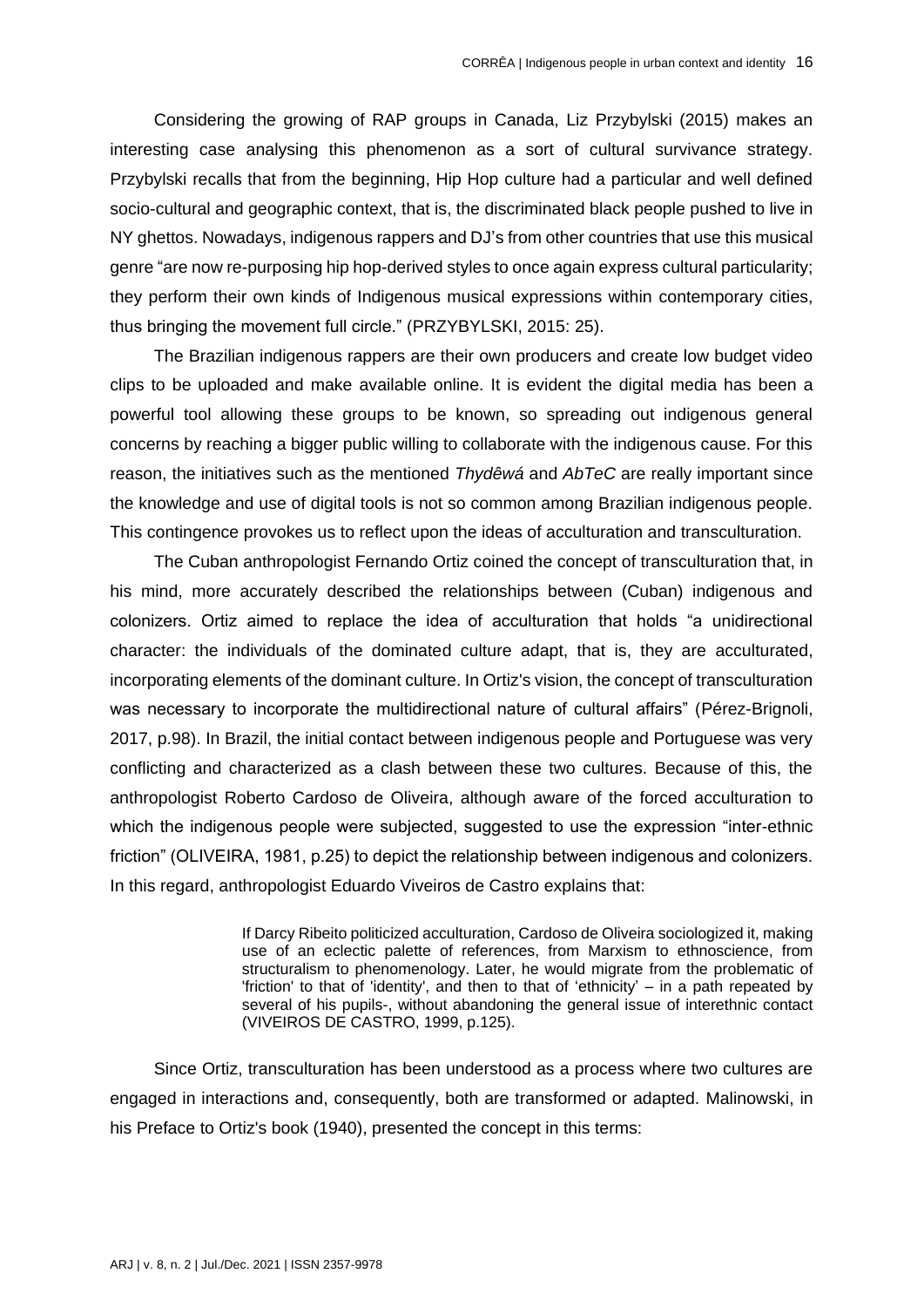Transculturation [...] is a process in which both parts of the equation are modified. A process in which a new reality emerges, compound and complex [...] To describe such a process the term of Latin roots *transculturation* provides a word that does not contain the implication that one particular culture have to tend towards another, but a transition between two cultures, both active, both providing with individual contributions, and both cooperating to the advent of a new reality of civilization (ORTIZ, 1973, pp.7-8).

Dealing with both concepts, it is important to have in mind that a comprehensive definition of culture implies the idea of coherence. As asserted Pérez-Brignoli, when discussing about transculturation it is necessary to perceive that "in each culture there was a stable core, defined by specific and identity traits (2017, p.102).

In the Brazilian circumstance, history books consider that there was indeed transculturation in the first contacts between indigenous and whites<sup>22</sup>. This understanding is due, perhaps, because the Portuguese came to assimilate certain characteristics of indigenous culture, such as the use of herbs and roots as medicine, techniques for building boats, bow, arrow, houses, ways of hunting and fishing, and delivery method learned from indigenous midwifes (see: Gerlic, 2011, p.7). On the other hand, it is obvious the cultural imposition of Portuguese culture towards indigenous, such as language, religion, slavery work, to mention just a few. But the most violent part of this "transculturation" was precisely the expropriation of their lands and, therefore, of fauna, flora, rivers, and mineral wealth. This shows that whether transculturation or acculturation, cultural contacts are built over power relations, since the stronger side always imposes more and the weaker loses more.

This situation is similar to what happens with Brazilian Landless Workers (movement named as MST). MST is a movement organized in 1979 with the aim of demanding the government to designate non-productive lands to landless people who wishes to have a site for living and working with agriculture and husbandry, that means, the main MST goal is to demand agrarian reform. This cause is very similar to indigenous, since both groups were kicked out the lands where they lived. Nowadays, it is estimated 41% of the lands in Brazil belongs to 1% (companies or latifundium owners), and the great part of these lands is not used for anything<sup>23</sup>. Of course, the companies or latifundium owners do not wish to deliver their lands to landless workers. Therefore, this conflict has to be decided judicially. However, the land owners are very rich and have established strong lobby groups in Brazilian Congress, that so far, in the majority of times, determined against the landless and indigenous people. In this way, it is clear the settled power relation, since the dispute is not decided under legal or fair basis, but upon power relations. In the midst of this scenario, the various forms of artistic

<sup>&</sup>lt;sup>22</sup> A critical analysis of how indigenous peoples are treated in history books, with an emphasis on textbooks, can be found in: SILVA & AMORIM, 2016; SILVEIRA, 2016.

<sup>&</sup>lt;sup>23</sup> Info about MST and the mentioned statistics available at[: https://www.mstbrazil.org/content/history-mst.](https://www.mstbrazil.org/content/history-mst)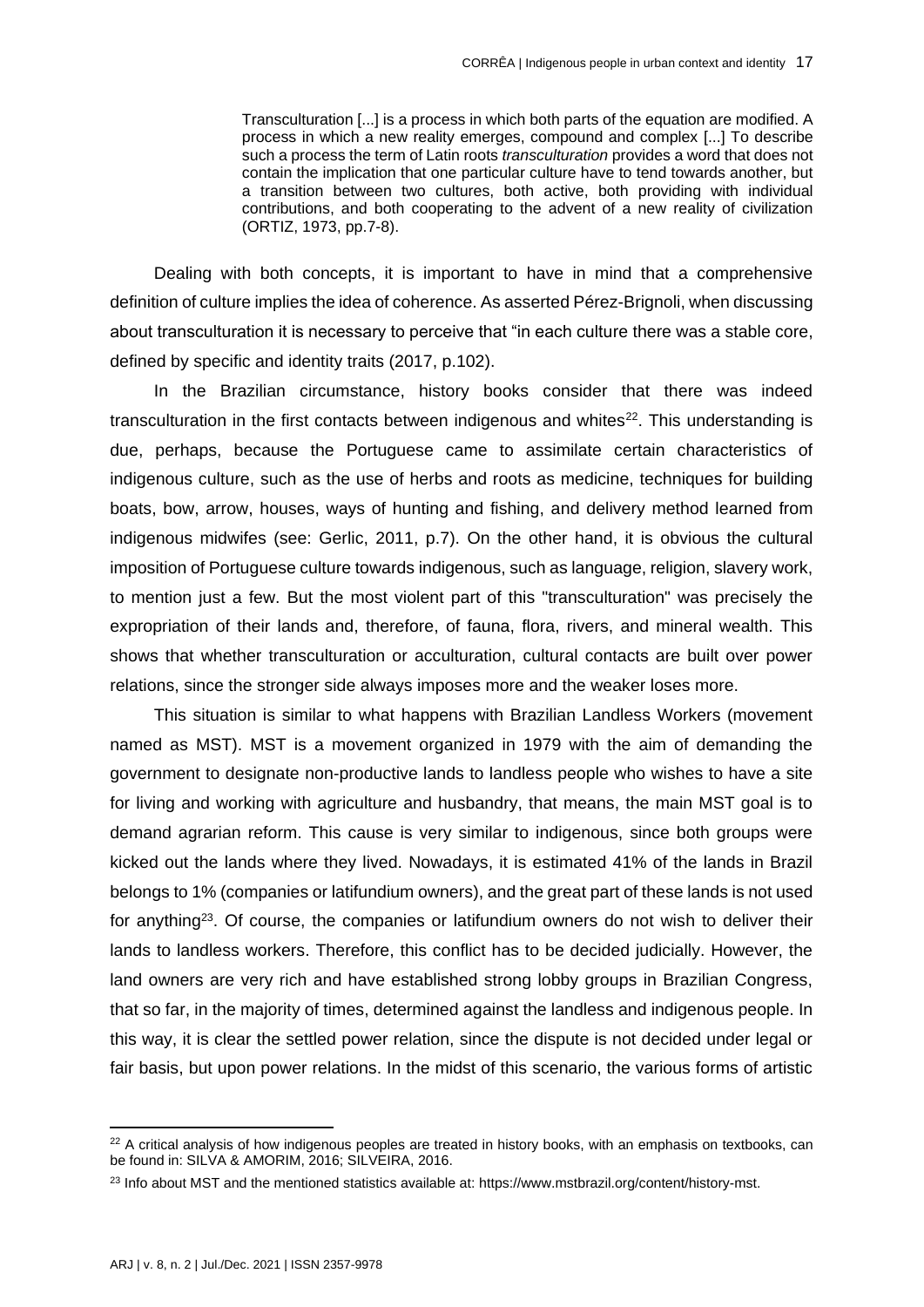expression appear as a form of cultural survival, resistance and combat against these injustices.

#### **Concluding Remarks**

Even admitting the existence of a small transculturation in the initial contact between Brazilian aboriginal and Portuguese (which begun in 1500), the case of the urban indigenous is different. At first glance, we are led to think that the urban indigenous was acculturated, as there was no change or adaptation in both cultures in this process. The city white culture remained the same and the urban indigenous were forced to disconnect from their traditions and their way of life in order to live on according to regulations of the white people, that is, adopting the model of life based on work and payment of taxes for the government. Therefore, urbanization was one of many forms imposed by the government to keep indigenous departed from their culture and eventually erase their identity.

However, we can think that transculturation may be taking on a new face. If in the beginning there was a forced imposition on the indigenous people, now they deliberately choose to use elements of white culture. On the one hand, indigenous people are being instructed and making use of digital technologies, such as online radio, creating videos for streaming, video games, among others. In this way, they manage to bring their traditions, stories, knowledge, way of life, and problems to the attention of a larger audience. On the other hand, non-indigenous people have access to what is being created by indigenous people and, thus, becoming aware of their problems and often end up taking on ecological issues and environmental sustainability. Moreover, non-indigenous are getting in contact with missing topics in school curricula, such as indigenous myths and legends. Thus, the indigenous traditional oral process for knowledge transmission is also learned, as is the case with mythological narratives that carry on the indigenous heritage while instructing on various aspects of life.

As a result of this current context, transculturation is in fact established as a two-way street, not restricted to the mere use of herbs or traditional culinary recipes from the natives by whites. In the situation described about urban indigenous people, indigenous acquire and make use of contemporary technologies. Non-indigenous, for their turn, become aware of the indigenous cause and gain awareness of how it is possible to live in harmony with nature, taking advantage of the resources it offers without destroying it.

This condition seems to confirm Pérez-Brignoli statement: "In the globalized world that prevails at the end of the twentieth century, everything is hybridization and miscegenation, so it is confirmed once again that there is no cultural purity, beyond a purely ideological essentialism, and that in human life everything is based on connections" (2017, p.102).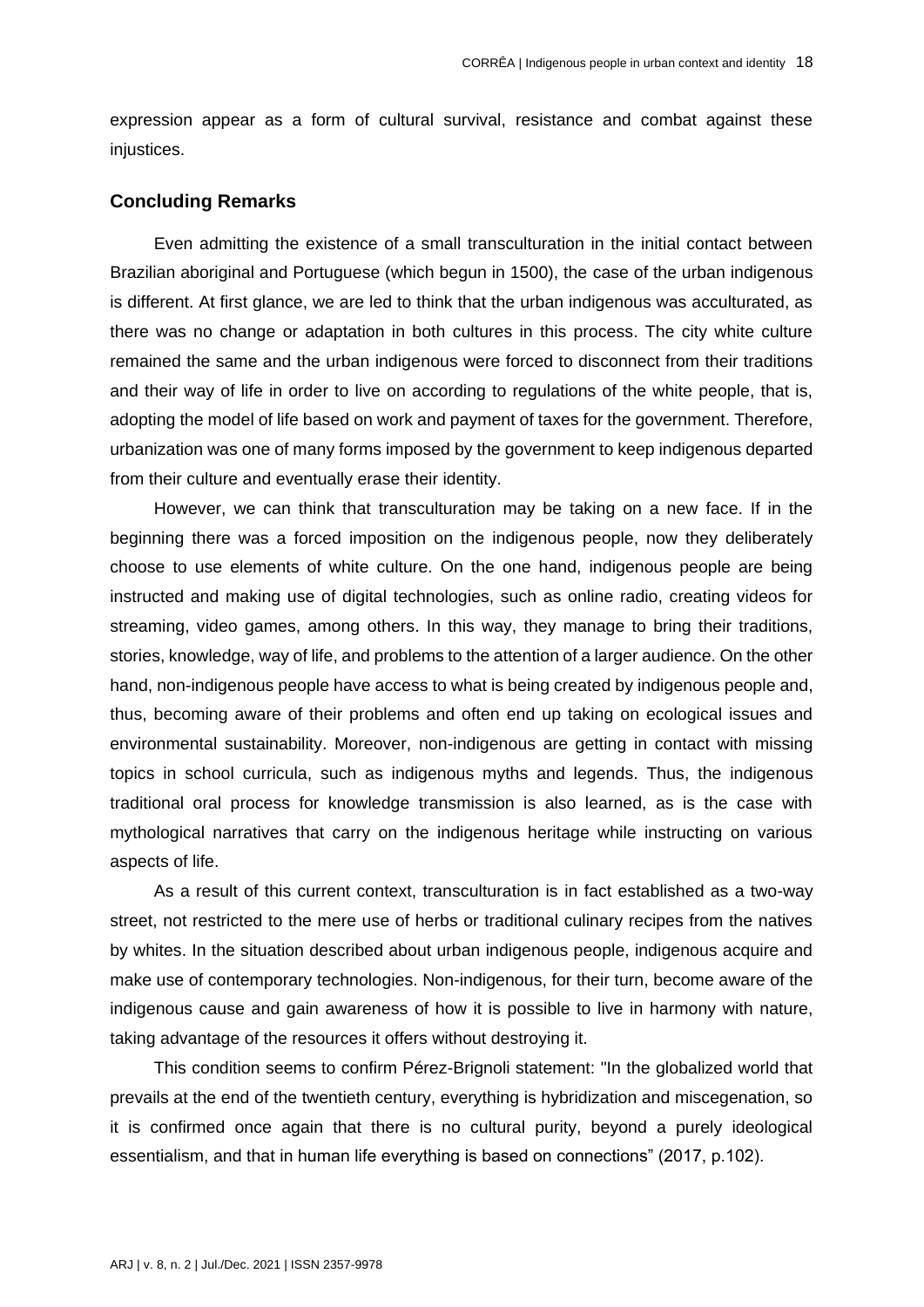Unfortunately, transculturation is not the single aspect to be taken into account in the current contingence. The life situation of urban indigenous people in Brazil is rather similar to Australians' Aboriginal, as so clearly depicted by Stephens:

> Aboriginal Australians have a long and unhappy experience of urbanization – forcibly taken from their lands at the time of the notorious policies of assimilation, Aboriginal Australians have experienced the worst of all aspects of urbanization: from the midnineteenth century they were isolated from their culture and traditions, introduced to alcohol and drugs, and not given access to decent jobs or education. (2015, p.57)

Should be observed that there are evidences gathered from experiences in several countries suggesting that a critical way to improve life for urban indigenous peoples is through initiatives to support and sustain their identity. And, I think this is the case of the instances commented before, and it is also especially true in the joint artistic action accomplished in partnership with the *Wapichana*. Further, the appropriation of hip hop by the indigenous people provides a ground to consider both: transculturation and identity.

It can be observed in the adoption of rap by Latin American indigenous people that this does not occur in a naive way neither merely to render tribute to a musical genre from a colonizer country. Otherwise, it is done critically, as a way to raise awareness of pressing social issues and with the intention of affirming identity. Transculturation is exemplified in the phrase of Danko Mariman, a Chilean mapuche member of *Kolectivo We Newen*: "we believe that the current Mapuche culture is the Mapuche culture of the 21st century, in which Mapuche use vehicles, appliances, computers, machines, tools brought from Europe, etc. In view of this, the "Mapuche Hip Hop would be just another tool in favor of the Mapuche struggle" (Mariman, apud Nascimento, 2014, p.109). As a form of resistance and identity affirmation, the use of the original native language is perceived in indigenous rap, as well as the use of musical instruments typical of different indigenous cultures.

The loss of identity, as already mentioned, is most felt among urban indigenous, and the removal of indigenous people from their original territories, forcing them to live in the context of cities, ends up accelerating the loss of ethnic ties, as explained by Przybylski:

> In the United States, urbanization was proposed as one in a long series of strategies to assimilate Native Americans. Bringing individuals of diverse tribal backgrounds into cities and away from strong family bonds, it was assumed, would slow and eventually stop the elements of cultural learning and teaching that were keeping the cultures of North American Native Nations alive and distinct from those of non-Indigenous Americans (PRZYBYLSKI, 2015: 5).

In light of this observation, the indigenous people's predilection for rap is understandable. Nascimento (2014), for instance, recalls that indigenous communities have been silenced throughout history. Silence, in turn, creates subjugation as it hierarchizes a culture "with voice" over another voiceless. Rap then emerges as a way to combat the silencing power imposed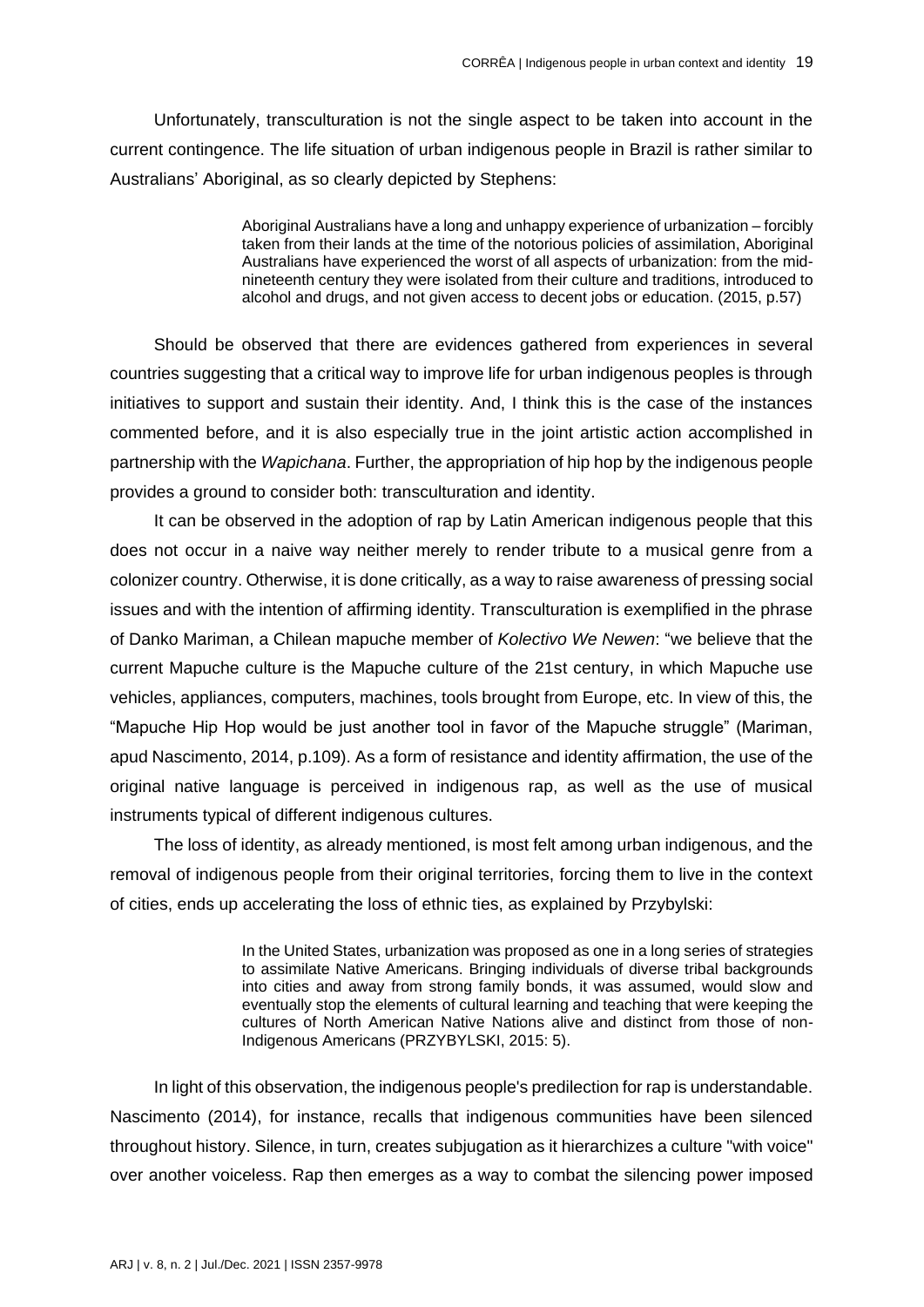by the dominant culture, becoming a way of coping and, consequently, a strategy to raise awareness among the youth indigenous. This is done trying to reverse the subordination imposed on indigenous peoples. In this sense, rap is the tactic adopted by excluded communities to be heard. "If the subordinate's condition is silence, then utterance is the subversion of subservience" (Nascimento, 2014, p.114).

Given that Rap becomes *locus* of enunciation of the excluded communities, it is not surprising that common themes are found in their lyrics. Stand out among these similarities: the frequent discrimination suffered on daily basis, the acknowledgement of the condition of marginality imposed on indigenous people, the fact of being relegated to the peripheries and having to live with violence and criminality. Another aspect that is always stressed by indigenous rappers is the emphasis on the ancestry of their race and, therefore, their right to life.

Another possible and interesting comparison would be between Latin America and USA rappers considering the subject of money. By and large, American rap has lyrics that deal with money as object of desire or as "the" solution to problems<sup>24</sup>. Indigenous rappers, in general, treat the issue as the cause of the destruction of nature, understanding that exchanging the Earth for an unconscious greedy profit is not a good deal and only brings destruction. As an example of this particularity regarding money, it is remarkable the almost identic lyrics from two so geographically distant rappers: Ian Wapichana and Samian. Brazilian indigenous rapper Ian Wapichana improvised a rap for the piece *Terra Cy'ndida* here under consideration. One of his iterated phrases is "One day they will realize that money is not for eating<sup>25"</sup>. The Canadian rapper Samian is a member of the Abitibiwinni First Nation (since he is son of Quebecois father with Algonquin mother). In his song *Plan Nord*, Samian repeats in the chorus: "But one day you will understand that money cannot be eaten<sup>26"</sup>.

In the case of the work of art developed in collaboration with the indigenous people living in *Santuário dos Pagés*, one can observe equal similarities as the above mentioned. The choice the indigenous made for showing case their actual situation reflects the same worries than the other Latin American indigenous people, such as respect and veneration for their traditions, race ancestry, struggle for land, besides the urgent concern with the destruction of nature.

The title of the work "Terra Cy'ndida" is a fusion of indigenous and Portuguese words, pointing directly to the problem of scission between groups that want to own the land. "Cy" is a Tupi word meaning "mother". The term "cindida" means divided, and was chosen because depicts the political conflict about division and territorial delimitations of indigenous reserves,

<sup>&</sup>lt;sup>24</sup> On this topic, it is it is interesting the list of 10 rap songs about money commented by Daniel Isenberg in the blog Pitchfork: [https://pitchfork.com/thepitch/10-great-rap-songs-about-money/.](https://pitchfork.com/thepitch/10-great-rap-songs-about-money/)

<sup>&</sup>lt;sup>25</sup> From the original in Portuguese: "Um dia vão perceber que dinheiro não se come".

<sup>&</sup>lt;sup>26</sup> From the original in French: "Mais un jour vous comprendrez que l'argent ne se mange pas". The striking similarity between these two raps was brought to my attention by the researcher Liz Przybylski, to whom I am very grateful.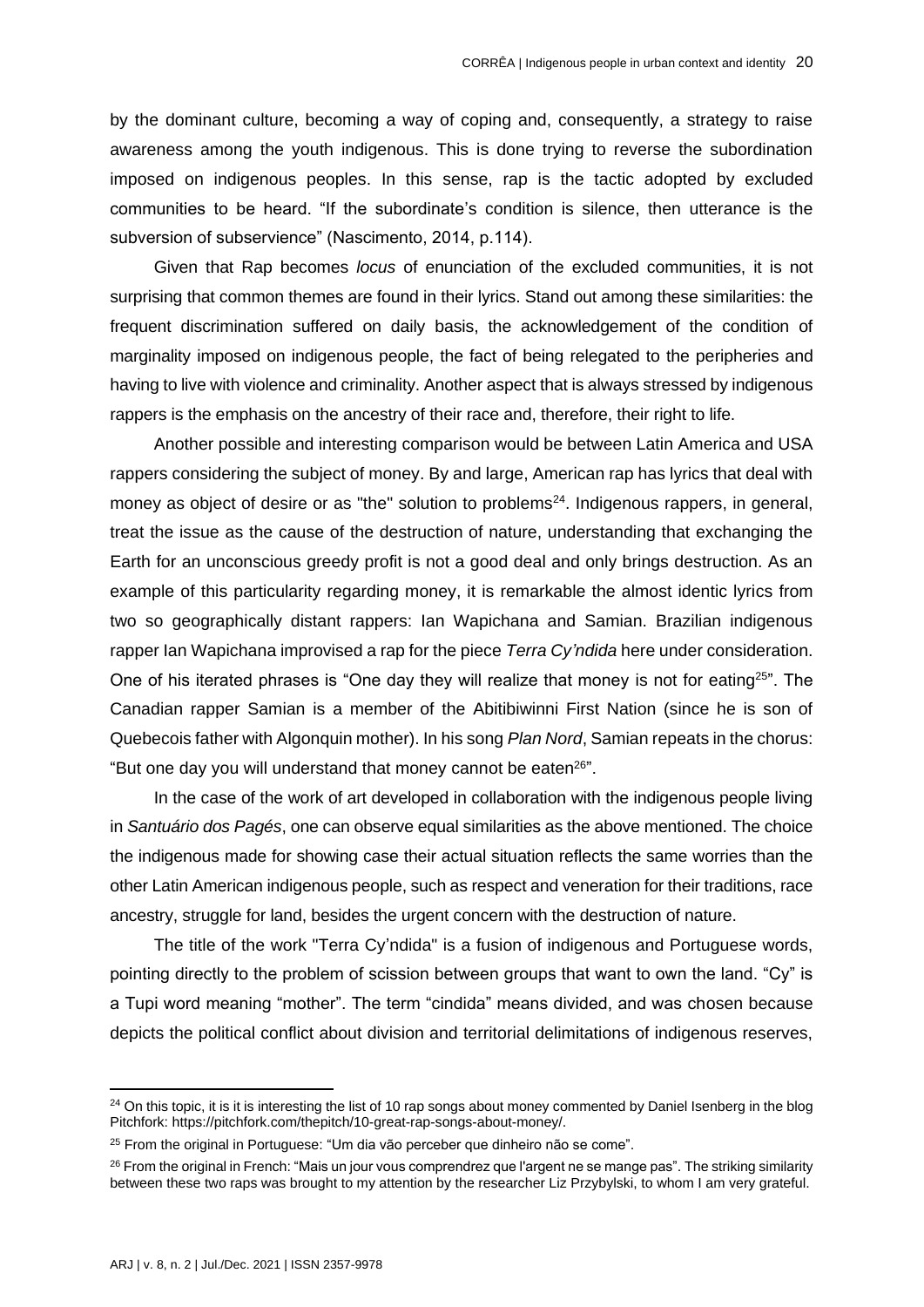that is, the struggle for the Mother-Earth. It is worth making it clear that *Terra Cy'ndida<sup>27</sup>* is not a documentary about the *Santuário dos Pajés*, but an audio-visual work of an artistic nature in which different layers of images and audios, chosen jointly by the participants, converge to construct plural meanings. In this sense, I like to think this artistic intervention falls within what Martin Nakata (2007) titled as *cultural interface*, that means, the space, the intersection, between systems of knowledge. Thus, the artistic work pinpoints the cross-roads between the cultural elements of distinct socio-cultural groups living in the same environment.

# **References**

BANIWA, Luciano Gersem dos Santos. O índio brasileiro: o que você precisa saber sobre os povos indígenas no Brasil hoje. Brasília: Ministério da Educação, 2006.

CARCAMO-HUECHANTE, L.E.; LEGNANI, N.D. Voicing differences: indigenous and urban radio in Argentina, Chile, and Nigeria. New Directions in Youth Development, No. 125, 2010, pp. 33–47.

CHAVES, Luiz A. da Costa; RONCO, Adriana, P. Identidade indígena, direitos e questão territorial. Revista Augustus, vol.17, no.33, 2012, pp.87-98. Available at: <http://apl.unisuam.edu.br/revistas/index.php/revistaaugustus/article/view/1981-1896.v17n33p87/45> Accessed March 3, 2020.

FAST, E.; DROUIN-GAGNÉ, M.; BERTRAND, N.; BERTRAND, S.; ALLOUCHE, Z. Incorporating diverse understandings of Indigenous identity: toward a broader definition of cultural safety for urban Indigenous youth. AlterNative, vol.13, no.3, 2017, pp.152-160.

GERLIC, Sebastián (Org.). Índios na visão dos índios: somos patrimônio. Salvador: Thydêwá, 2011.

NAKATA, Martin. The cultural interface. The Australian Journal of Indigenous Education, vol. 36, supplement, 2007.

NASCIMENTO, André Marques do. O potêncial contra-hegemônico do rap indigena na américa latina sob a perpectiva decolonial. *Polifonia*, v.21, n.29, p. 91-127, 2014.

OLIVEIRA, Roberto Cardoso de. O índio e o mundo dos brancos. Editora Universidade de Brasília. Brasília, 1981.

ORTIZ, Fernando. Contrapunteo cubano: del Tabaco y el azúcar. Barcelona: Ariel, 1973. Original 1940.

ORTIZ, Fernando. Contrapunteo cubano: del Tabaco y el azúcar. Madrid: Letras Hispánicas. Edición de Enrico Mario Santi, 2002 (Original 1940).

PÉREZ-BRIGNOLI, Héctor. Aculturación, transculturación, mestizaje: metáforas y espejos en la historiografía latinoamericana. Cuadernos de Literatura, Vol. XXI, No.41, 2017, pp.96-113.

PITMAN, Thea. Indigenous new media arts: narrative threads and future imaginaries. Transmoption, vol. 5, no. 1, 2019, pp.184-206.

PRZYBYLSKI, Liz. Indigenous Survivance and Urban Musical Practice. *Revue de recherche en civilisation américaine* vol 5, 2015, pp. 1-14. Available at: [http://rrca.revues.org/706. Accessed](http://rrca.revues.org/706.%20Accessed%2003/11/2020)  [03/11/2020.](http://rrca.revues.org/706.%20Accessed%2003/11/2020)

RIBEIRO, Darcy. Os índios e a Civilização: a integração das populações indígenas no Brasil Moderno. São Paulo: Global, 7a. Edição, 2017.

<sup>27</sup> *Terra Cy'ndida* was firstly screened during *Mosta Audio-Visual EmMeio #11.1* (2019). Exhibition Catalogue available at:<https://antenor.mus.br/books-and-articles/> (*Catálogo EmMeio#11.1)*.